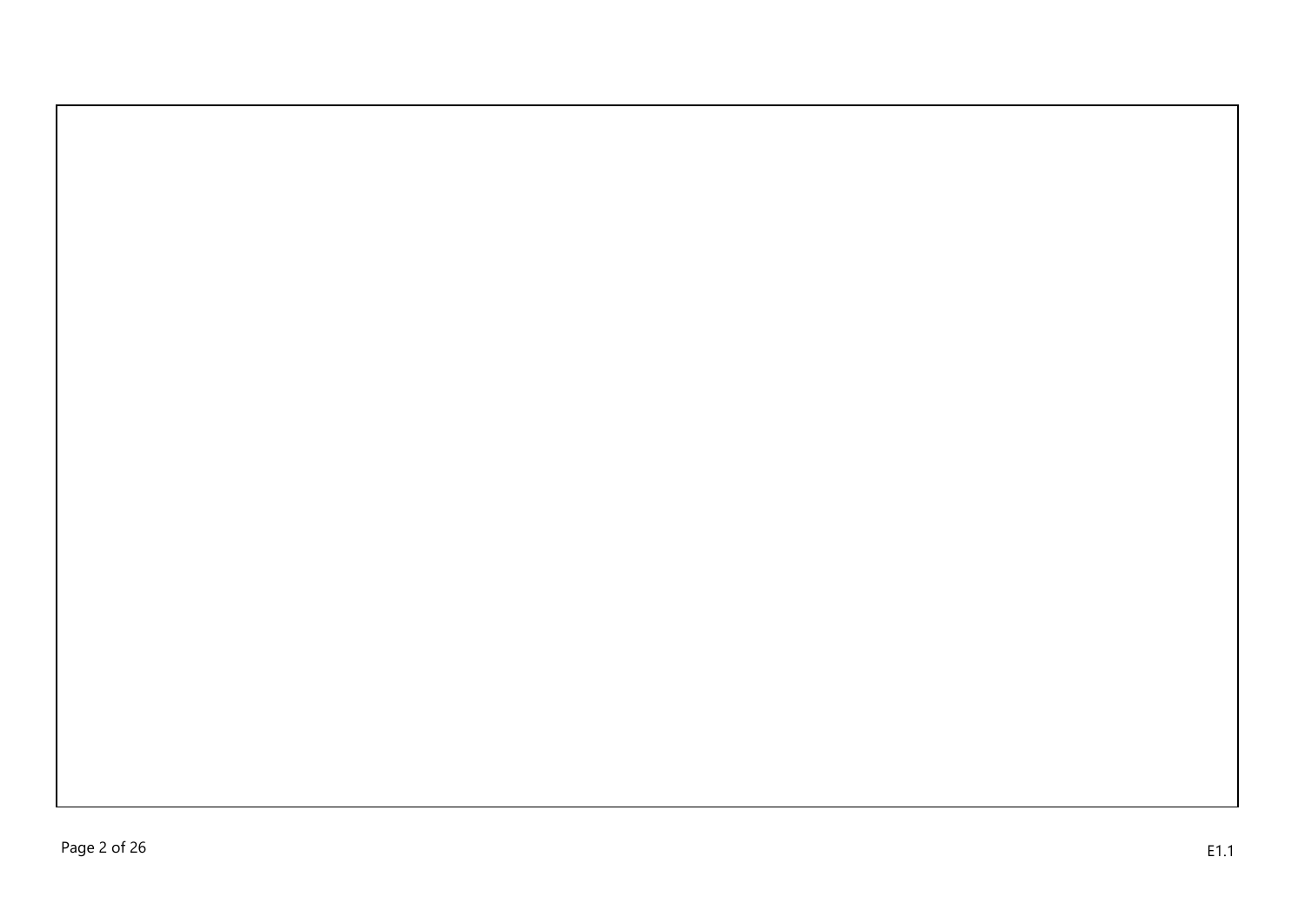| #              | Island      | House Name | Name                  | Sex         | National ID | ېره پر شه            | ىئرىتر                               |
|----------------|-------------|------------|-----------------------|-------------|-------------|----------------------|--------------------------------------|
| R. Alifushi    |             |            |                       |             |             |                      |                                      |
|                | R. Alifushi | Aais       | Aishath Hassan        | $\mathsf F$ | A158293     | رژمریه               | لەر شەھ بر سەمىر                     |
| $ 2\rangle$    | R. Alifushi | Aavaaz     | Adam Saleem           | M           | A243369     | په ده<br>در ون       | ړ ترو کرې د                          |
| $\mathsf{3}$   | R. Alifushi | Aavaaz     | Fathimath Nadheema    | F           | A243411     | په ده<br>در ون       | توالله وكالمحمد وتحفيظ المحمد وتحريد |
| $\overline{4}$ | R. Alifushi | Aavaaz     | Zubaidha Ahmed        | F.          | A244148     | پژیځ مخ              | בשתת הפנת                            |
| 5              | R. Alifushi | Aavaaz     | Sanaa Saleem          | F           | A255982     | پر ده<br>در د        | سَهُرٌ سَمَوِرٌ                      |
| $\,$ 6         | R. Alifushi | Aris       | Aminath Shiyama       | F           | A011254     | رئىرىشە              | أأروبتهم الشوائر                     |
| $\overline{7}$ | R. Alifushi | Aris       | Ali Rasheed           | ${\sf M}$   | A064957     | وسمرت                | أرشح التمر الشوقر                    |
| 8              | R. Alifushi | Aris       | Aishath Arusha Ali    | $\mathsf F$ | A247682     | وسمرت                |                                      |
| 9              | R. Alifushi | Aris       | Ahmed Arshad          | M           | A255641     | وسمرت                | رەرو رورو                            |
| $ 10\rangle$   | R. Alifushi | Aris       | Asnadh Ali            | M           | A255643     | ریبرے                | ئەسىر ئىگە ئەسپە                     |
| 11             | R. Alifushi | Asia       | Aminath Hamid         | F           | A081098     | <br> تر ھورگر        | أزويتم بالمحافر                      |
| 12             | R. Alifushi | Asia       | Hamid Yoosuf          | ${\sf M}$   | A156087     | اند مشودگر<br>ا      | بر دیگر میں میں تونی<br>مراجع        |
| 13             | R. Alifushi | Asia       | Haseena Hamid         | $\mathsf F$ | A248752     | ا پڑے پر<br>ا        | ىزىسەنئە ئ <sup>ى</sup> ردىگە        |
| 14             | R. Alifushi | Asia       | Khadeeja Abdulla      | $\mathsf F$ | A248773     | <br> تر شووتر        | تزميق كامحادالله                     |
| 15             | R. Alifushi | Asia       | Jameela Hamid         | F           | A248778     | اند شودگر<br>        | تجاويجة المجاوية                     |
| 16             | R. Alifushi | Asseyri    | Mahamood Moosa        | M           | A143979     | لئەرىئىمىر           | رەددو دوغ                            |
| 17             | R. Alifushi | Asseyri    | Moosa Mahir           | M           | A248274     | لئەۋستىمىر           | ا ژنٹ ڈرنڈ                           |
| 18             | R. Alifushi | Asseyri    | Mareena Abdul Shakoor | F           | A248278     | لهزه يحيمير          | בעית בסינת ביותר                     |
| 19             | R. Alifushi | Asseyri    | Fathimath Rameeza     | F           | A248286     | لئەرىئىمىر           | تزود مزديج                           |
| 20             | R. Alifushi | Asseyri    | Ismail Maahir         | M           | A255693     | لروييمر              | بر عدة بدء المحرار                   |
| 21             | R. Alifushi | Asseyri    | Hafsa Ahmed           | F           | A255696     | لمرهر يئمير          | برو به برەر د                        |
| 22             | R. Alifushi | Azuharee   | Naseema Hassan        | F           | A103347     | لرح ترسيه            | لترسوق الكاشر                        |
| 23             | R. Alifushi | Azuharee   | Ali Zahir             | M           | A119788     | ر حرم<br>امریح سرمبر | أوسمج سيحر سيتمر                     |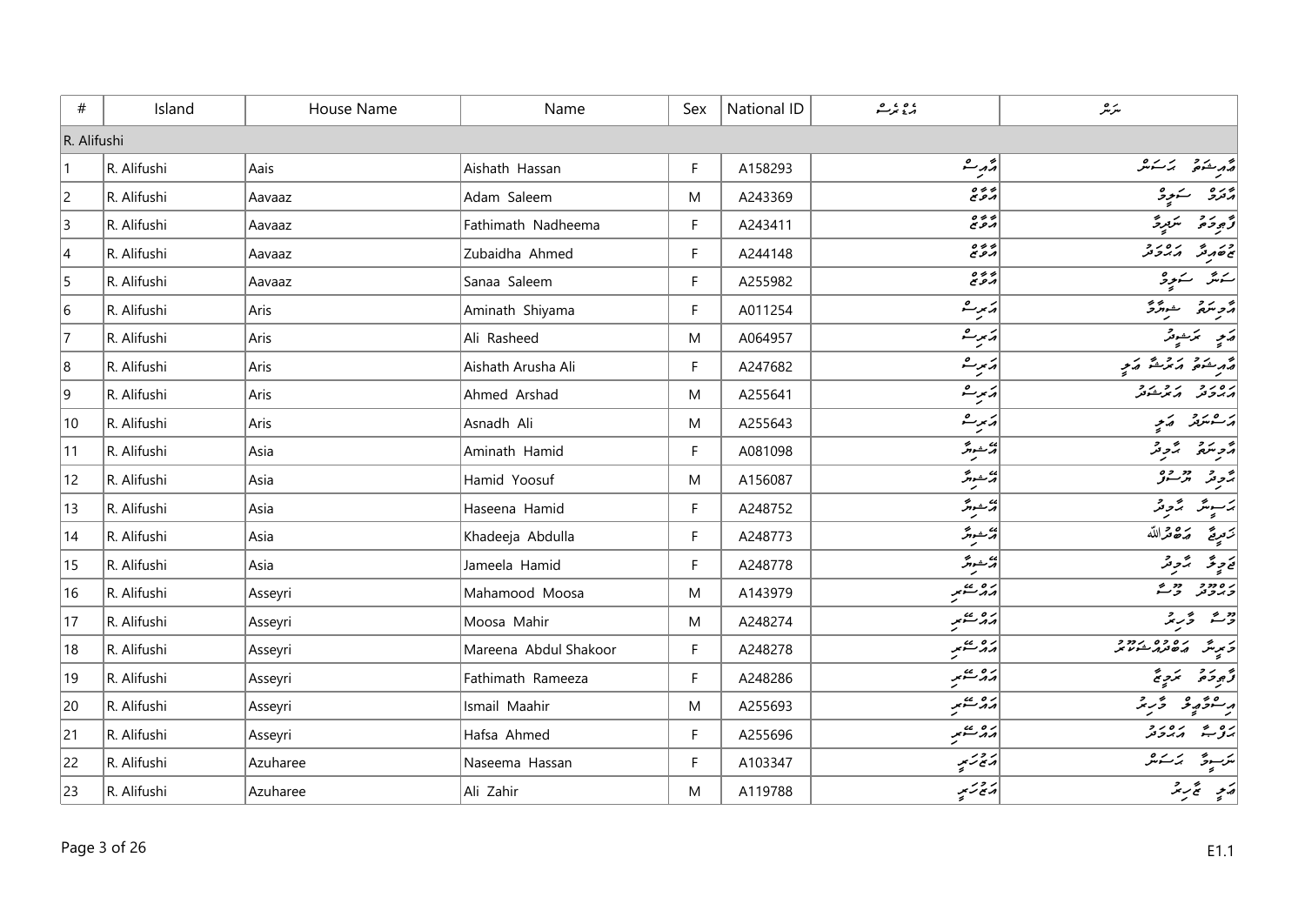| 24 | R. Alifushi | Azuharee           | Azumath Ali                     | M           | A249027 | بر جړي<br>د بح ټرې              | ر در د کړې                                                                                                                                                                                                                       |
|----|-------------|--------------------|---------------------------------|-------------|---------|---------------------------------|----------------------------------------------------------------------------------------------------------------------------------------------------------------------------------------------------------------------------------|
| 25 | R. Alifushi | Azuharee           | Aminath Shiara                  | F           | A255828 | لرحيمة سمير                     | أأدجن المستواري                                                                                                                                                                                                                  |
| 26 | R. Alifushi | Bahrain            | Abdulla Rasheed                 | M           | A012622 | ئەنجە ئەرى <i>گە</i>            | ره و الله گرشوند<br>صفرالله گرشوند                                                                                                                                                                                               |
| 27 | R. Alifushi | Bahrain            | Saudulla Rasheed                | M           | A057471 | ره بر مر<br>په برمر مر          | ر و دالله بر <sub>شو</sub> تر<br>سوړندالله بر <sub>شو</sub> تر                                                                                                                                                                   |
| 28 | R. Alifushi | Banafsaage         | Mohamed Hameed                  | M           | A066021 | پر پره په <sup>پ</sup>          | ورەرو بەر                                                                                                                                                                                                                        |
| 29 | R. Alifushi | Banafsaage         | Khadeeja Mahmood                | F           | A244007 | پر په وه و،<br>په مترنې شوې     | زىرى دەردى<br>ئىرىق <i>دى</i> روىر                                                                                                                                                                                               |
| 30 | R. Alifushi | Banafsaage         | Ismail Rameez Mohamed<br>Hameed | M           | A244088 | ر ره مړي<br><i>ه</i> نرنو سر    |                                                                                                                                                                                                                                  |
| 31 | R. Alifushi | Banafsaage         | Ibrahim Riyaz                   | M           | A244091 | ر ره د و په<br>ح <i>امزن</i> گر |                                                                                                                                                                                                                                  |
| 32 | R. Alifushi | Bashimaage         | Aishath Zunaam                  | F           | A243696 | ر<br>ت <i>قىردى</i>             |                                                                                                                                                                                                                                  |
| 33 | R. Alifushi | <b>Beach Villa</b> | Adam Yoosuf                     | M           | A124301 | ھەمجە <i>مەڭ</i>                | أيره وحروه                                                                                                                                                                                                                       |
| 34 | R. Alifushi | <b>Beach Villa</b> | Aboobakuru Adam                 | M           | A150665 | <br> حو <i>مح</i> مو محر        | $0.4$ $2.7.77.7$                                                                                                                                                                                                                 |
| 35 | R. Alifushi | Beach Villa        | Aminath Naseem                  | F           | A245078 | په محرمو محر                    | أأروبتكم التناسير                                                                                                                                                                                                                |
| 36 | R. Alifushi | Benhaage           | Ismail Ziyad Bin Abdulla        | M           | A121177 |                                 | و مؤثر و مركز موسر و و الله                                                                                                                                                                                                      |
| 37 | R. Alifushi | Benhaage           | Hawwa Gasim                     | F           | A246341 |                                 | برەغ ئۇسوۋ                                                                                                                                                                                                                       |
| 38 | R. Alifushi | Bokarumaage        | Adam Hassan                     | M           | A077195 | پر ر و د ،<br><i>ه تا برد د</i> | ەرە ئەسەر                                                                                                                                                                                                                        |
| 39 | R. Alifushi | Bokarumaage        | Ahmed Hassan                    | M           | A138760 | بر ر د د ،<br><i>په برد د</i>   | رەرد ئەسەر                                                                                                                                                                                                                       |
| 40 | R. Alifushi | Bokarumaage        | Hassan Gasim                    | M           | A158360 | پر ر و د ،<br><i>ه تا برد د</i> | برسكش تؤسده                                                                                                                                                                                                                      |
| 41 | R. Alifushi | Bokarumaage        | Aminath Hassan                  | $\mathsf F$ | A245114 | پر ر و د ،<br><i>ه تا برد د</i> | أأروبتهم بمكتور                                                                                                                                                                                                                  |
| 42 | R. Alifushi | Bokarumaage        | Arifa Hassan                    | F           | A245123 | پر ر و د ،<br><i>ه تا برد د</i> | ە ئىرىق ئەسكىلى                                                                                                                                                                                                                  |
| 43 | R. Alifushi | Chaandhanee House  | Hafeeza Ali                     | $\mathsf F$ | A103903 | ڭۇس <sub>ى</sub> ترىيرىدەك      | ر <i>کوهٔ</i> مکم                                                                                                                                                                                                                |
| 44 | R. Alifushi | Chaandhanee House  | Ali Abdulla                     | M           | A248344 | ڭۇس <sub>ل</sub> ىرىدىرگەش      | قدم قائدة                                                                                                                                                                                                                        |
| 45 | R. Alifushi | Chaandhanee House  | Sanfa Yoosuf                    | $\mathsf F$ | A248345 | ڭۇستىر سرىكەرگە                 | سەھەر بىر دە                                                                                                                                                                                                                     |
| 46 | R. Alifushi | Chaandhu           | Afeefa Hassan                   | F           | A146583 | ىجە بىر بىر                     | ړَږِ ژَ دَ دَ شَر                                                                                                                                                                                                                |
| 47 | R. Alifushi | Chaandhu           | Abdul Muhaimin Ali Fulhu        | M           | A341686 | ىجە بىر بىر                     | גם בפרי הפני היולדי ביולי היולדי ביולי היולדי ביולי ביולי ביולי ביולי ביולי ביולי ביולי ביולי ביולי ביולי ביול<br>המודד ביולי ביולי ביולי ביולי ביולי ביולי ביולי ביולי ביולי ביולי ביולי ביולי ביולי ביולי ביולי ביולי ביולי בי |
| 48 | R. Alifushi | Cheynuge           | Reehan Ali                      | M           | A153858 | يء ج ۽<br>گھوسري                | ىرىگىش كەي                                                                                                                                                                                                                       |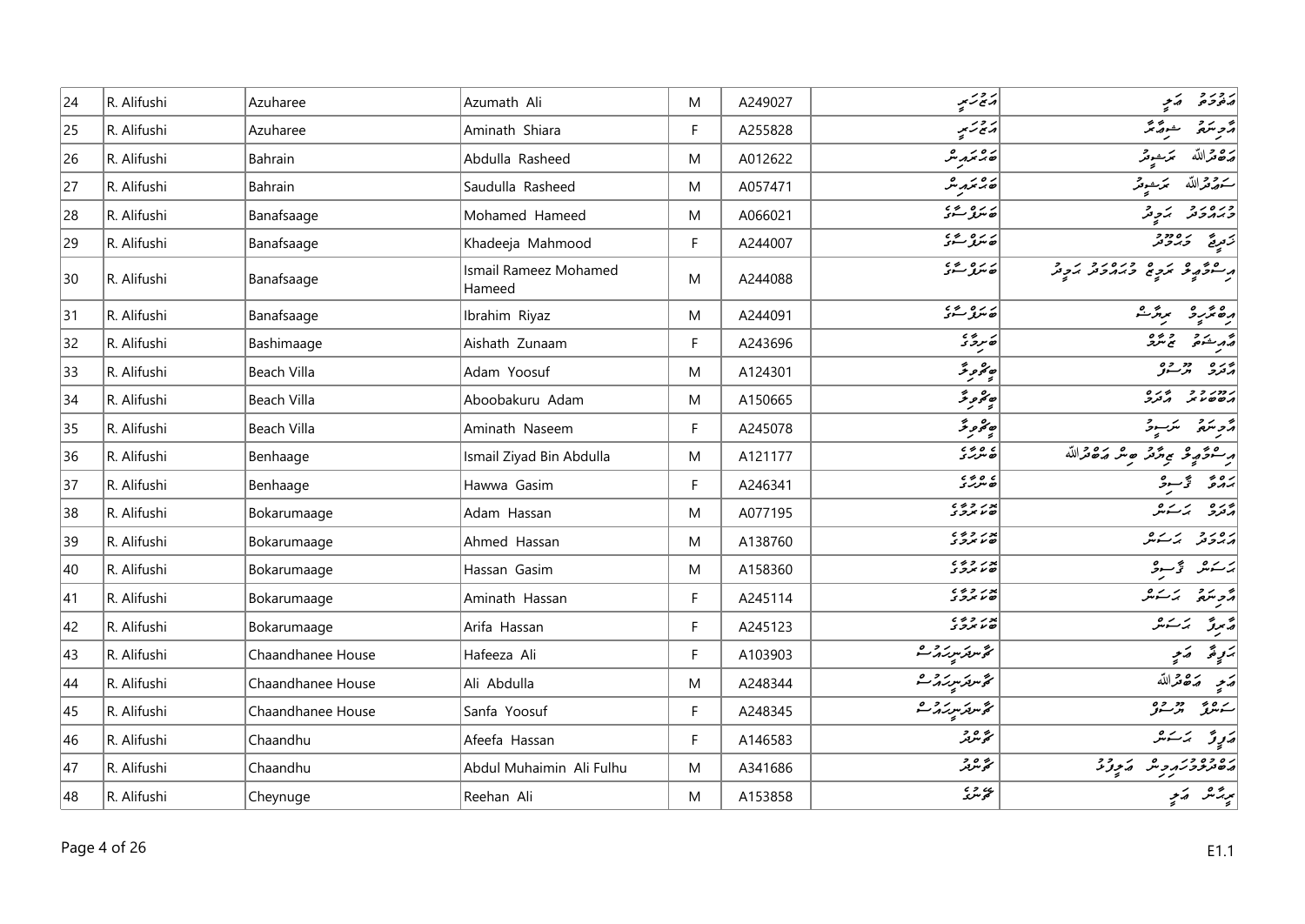| 49 | R. Alifushi | Cheynuge       | Ali Hassan            | M  | A162452 | ی و ۽<br>گھسري                                                            | ە ئەسە                                                                                                                        |
|----|-------------|----------------|-----------------------|----|---------|---------------------------------------------------------------------------|-------------------------------------------------------------------------------------------------------------------------------|
| 50 | R. Alifushi | Cuba           | Aminath Ali           | F  | A158806 | ىدە ئە                                                                    | أثرحر منزة<br>ەتىر                                                                                                            |
| 51 | R. Alifushi | Dhafi          | Shazubaa Adam         | F. | A255993 | انتزر                                                                     | $\overline{\begin{array}{ccc} & & & \zeta & \zeta \\ & & \zeta & \zeta & \zeta \\ \zeta & \zeta & \zeta & \zeta \end{array}}$ |
| 52 | R. Alifushi | <b>Dhares</b>  | Abdulla Rasheed       | M  | A246975 | ىر بى ھ                                                                   | ره و الله گرشوند<br>صفرالله گرشوند                                                                                            |
| 53 | R. Alifushi | <b>Dhares</b>  | Ismail Rasheed        | M  | A246978 | ترترعه                                                                    | رېشۇر ئىي                                                                                                                     |
| 54 | R. Alifushi | Dherahaa       | Jameela Abdul Naseer  | F  | A144157 | ی ر بر<br>توبور                                                           |                                                                                                                               |
| 55 | R. Alifushi | Dherahaa       | Ali Naseer            | M  | A154127 | ی ر بر<br>توبور                                                           | ړې شبېر                                                                                                                       |
| 56 | R. Alifushi | Dherahaa       | Aishath Firasha       | F  | A154253 | ی ر بر<br>توبور                                                           | أمريض وتريث                                                                                                                   |
| 57 | R. Alifushi | Dherahaa       | Abdul Naseer Ahmed    | M  | A247704 | ی ر بر<br>توبور                                                           | גם כם גדי גם גב<br>גם מגישה בי גם גב                                                                                          |
| 58 | R. Alifushi | Dherahaa       | Aishath Moosa         | F  | A247706 | ی ر بر<br>توبور                                                           | $\begin{array}{cc} 2 & 2 & 3 \\ 2 & 2 & 3 \end{array}$                                                                        |
| 59 | R. Alifushi | Dherahaa       | Hassan Naseer         | M  | A247709 | ی ر بر<br>توبور                                                           | برسوها الكرسوم                                                                                                                |
| 60 | R. Alifushi | Dherahaa       | Moomina Abdul Naseer  | F  | A247710 | ی ر بر<br>توبور                                                           | כב ה בסבר הבר                                                                                                                 |
| 61 | R. Alifushi | Dherahaa       | Khadeeja Abdul Naseer | F  | A247711 | ی ر بر<br>توبور                                                           | ر ديد ده ده ده د د د د                                                                                                        |
| 62 | R. Alifushi | Dherahaa       | Thohira Abdul Naseer  | F  | A247713 | ى رىپى<br>تىرىپرىر                                                        |                                                                                                                               |
| 63 | R. Alifushi | Dherahaa       | Amathulla Ali Ahmed   | F  | A255656 | ی ر بر<br>توبور                                                           | أترقه والله أتهمج وترجر فتر                                                                                                   |
| 64 | R. Alifushi | Dherahaa       | Nuhaam Ali Naseer     | M  | A255657 | ی ر بر<br>تریزر                                                           | مرتزق كالمج الكرسولي                                                                                                          |
| 65 | R. Alifushi | Dherahaa       | Naajee Ali Naseer     | F  | A255666 | ی ر بر<br>توبور                                                           | أأتمني أواقح الكرسوند                                                                                                         |
| 66 | R. Alifushi | <b>Dhevina</b> | Aminath Saeedha       | F. | A245054 | قرحر يئر                                                                  | ړو سرو سوړونگر                                                                                                                |
| 67 | R. Alifushi | Dhevina        | Aishath Faaroog       | F. | A245063 | قرعر متر                                                                  | و در شوم و در د                                                                                                               |
| 68 | R. Alifushi | Dhevina        | Hussain Nimal         | M  | A255942 | قرحر متر                                                                  | يزخير شريحة                                                                                                                   |
| 69 | R. Alifushi | Disco          | Muslima Abdul Rahman  | F  | A082352 | $\stackrel{\scriptscriptstyle O}{\phantom{}_{\smile}\phantom{}_{\smile}}$ | ر ه وه ر ه د ه<br>پره تربر تر س<br>وحسورة                                                                                     |
| 70 | R. Alifushi | Disco          | Abdul Rahman Moosa    | M  | A106190 | بدميثه                                                                    | ره ده ده ده ود مو                                                                                                             |
| 71 | R. Alifushi | Disco          | Azeeza Abdulla        | F  | A246653 | $\stackrel{\mathcal{C}\rho}{\sim}$                                        | أصبي ستحق متصالله                                                                                                             |
| 72 | R. Alifushi | <b>Disco</b>   | Arifa Abdul Rahman    | F  | A246656 | $\stackrel{\mathcal{C}\rho}{\sim}$                                        | ره وه ره ۶ ه<br>پره تربر تر تر<br>ەر بور                                                                                      |
| 73 | R. Alifushi | <b>Disco</b>   | Aminath Areefa        | F  | A246657 | وبمشيش                                                                    | أرمره<br>ەرىمىرىق                                                                                                             |
| 74 | R. Alifushi | Etheena        | Hawwa Moosa           | F  | A244206 | وهويتر                                                                    | برەپچ<br>دو مح                                                                                                                |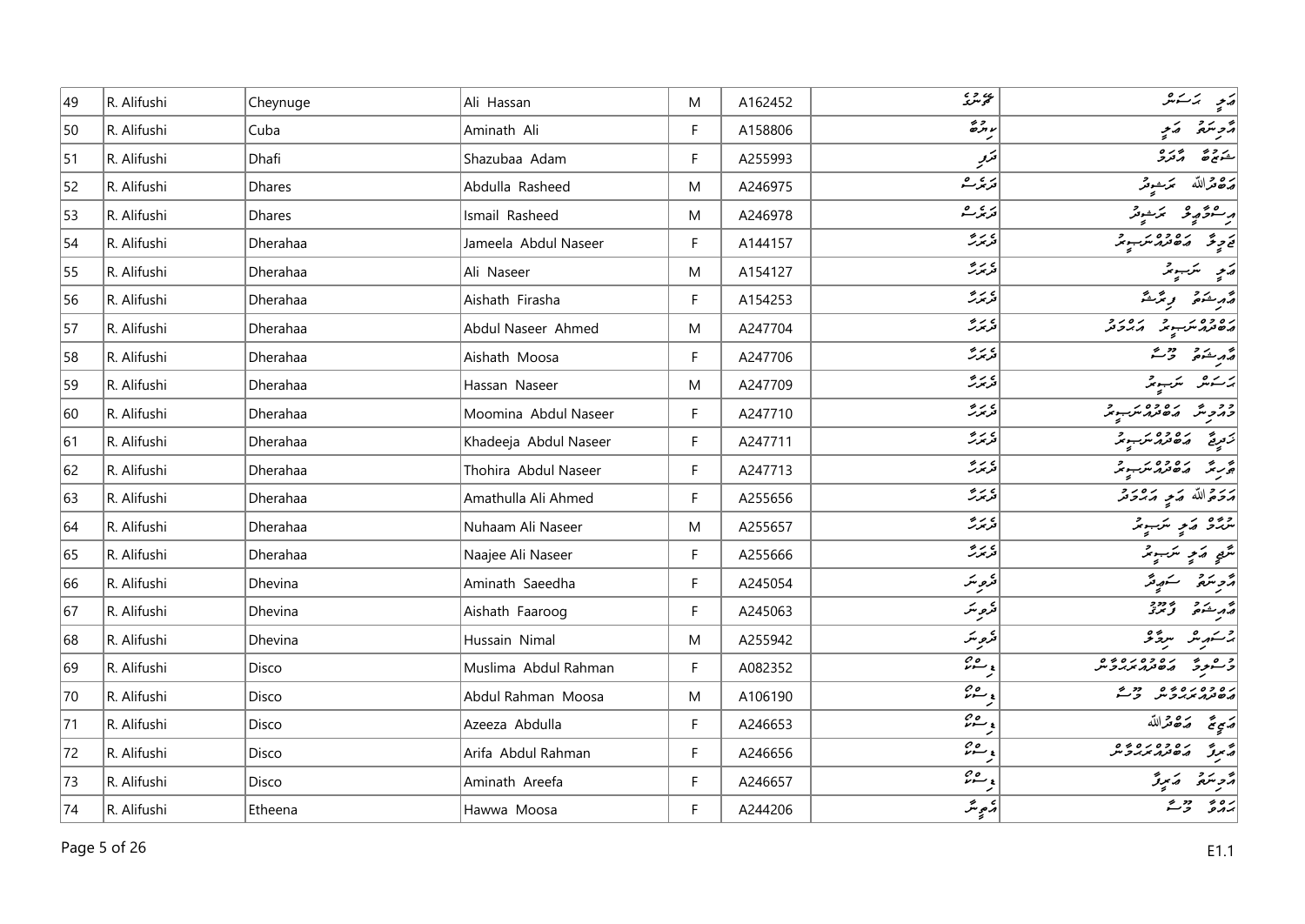| 75  | R. Alifushi | Ever Blue    | Hameeda Ali             | F         | A116609 | י גם יכי די<br>גם יבים <del>ב</del>           | ر د د کار د کار د کار د کار د کار د کار د کار د کار د کار د کار د کار د کار دیگان در این کار در این کار در این<br>منابع کار کار در این کار در این کار در این کار در این کار در این کار بر در این کار می باشد که در این کار در ای |
|-----|-------------|--------------|-------------------------|-----------|---------|-----------------------------------------------|----------------------------------------------------------------------------------------------------------------------------------------------------------------------------------------------------------------------------------|
| 76  | R. Alifushi | Ever Blue    | Fathimath Yoosuf        | F         | A244310 | ے رکھ بوجو<br>در خان موضوعی                   | $\begin{pmatrix} 0 & 2 & 2 & 2 & 3 \\ 2 & -2 & 2 & 2 & 2 \\ 3 & -2 & 2 & 2 & 2 \end{pmatrix}$                                                                                                                                    |
| 77  | R. Alifushi | Ever Blue    | Shamoon Mohamed Shameem | M         | A244313 | ג ב <b>יכי</b> די<br>ג פ ייקום <del>ד</del> י | ر ودو و در ور و در و و                                                                                                                                                                                                           |
| 78  | R. Alifushi | Faith        | Fathimath Saeedha       | F         | A063607 | تومرچ                                         | أرْجوحَا مَنْ السَّرْمِيَّةِ الْمُتَّابِيَّةِ الْمُتَابِيَّةِ الْمُتَابَّةِ مِنْ                                                                                                                                                 |
| 79  | R. Alifushi | Faith        | Ahmed Ayaz              | M         | A106392 | تومرچ                                         | גפני גודם                                                                                                                                                                                                                        |
| 80  | R. Alifushi | Faith        | Zain Ahmed Ayaz         | ${\sf M}$ | A255857 | تومرچ                                         | ב תיית המכנק המים<br>באתיית המכנק המים                                                                                                                                                                                           |
| 81  | R. Alifushi | Faith        | Zayan Ahmed Ayaz        | M         | A255859 | تومرة                                         | גם גם גם גם<br>גם הגבע התב                                                                                                                                                                                                       |
| 82  | R. Alifushi | Farivaa      | Aminath Hassan          | F         | A246641 | ترىرى                                         | مەمەسىم ئەسكىر                                                                                                                                                                                                                   |
| 83  | R. Alifushi | Farivaa      | Aishath Azra            | F         | A250685 | ۇ بىرىگە<br>سىسىمىسى                          | د د شوه ده د د                                                                                                                                                                                                                   |
| 84  | R. Alifushi | Farivaa      | Jameela Hassan          | F         | A250686 | وَمَرِةً                                      | قاج في المركب المركب المركب                                                                                                                                                                                                      |
| 85  | R. Alifushi | Farivaa      | Ibrahim Hassan          | M         | A250688 | تزىرى                                         | رەپرىر ئەسەر                                                                                                                                                                                                                     |
| 86  | R. Alifushi | Farivaa      | Ahmed Hassan            | M         | A250690 | تزمور                                         | رەرو برىكە                                                                                                                                                                                                                       |
| 87  | R. Alifushi | Farivaa      | Mohamed Hassan          | M         | A250691 | وَ مَرِيَّ                                    | ورەرو پەسەر                                                                                                                                                                                                                      |
| 88  | R. Alifushi | Fazaa        | Moomina Abdulla         | F         | A248537 | ترتج                                          | وقروبتر الاهترالله                                                                                                                                                                                                               |
| 89  | R. Alifushi | Fazaa        | Abdul Azeez Moosa       | M         | A248538 | ترتج                                          | גם כם גם נכל                                                                                                                                                                                                                     |
| 90  | R. Alifushi | Fazaa        | Ibrahim Moosa           | M         | A248540 | ترتج                                          |                                                                                                                                                                                                                                  |
| 91  | R. Alifushi | Fazaa        | Fathimath Moosa         | F         | A248541 | وًجَّ                                         | توجوحوا وحسة                                                                                                                                                                                                                     |
| 92  | R. Alifushi | Fehi Villa   | Abdul Azeez Solih       | M         | A163174 | ۇرەپۇ                                         | $2, 3, 2, 3, 3, 3, 6, 7, 8, 7, 8, 7, 8, 7, 8, 7, 8, 7, 8, 7, 8, 7, 8, 7, 8, 7, 8, 7, 8, 7, 8, 7, 8, 7, 8, 7, 8, 7, 8, 7, 8, 7, 8, 7, 8, 7, 8, 7, 8, 7, 8, 7, 8, 7, 8, 7, 8, 7, 8, 7, 8, 7, 8, 7, 8, 7, 8, 7, 8, 7, 8, 7, 8, 7$   |
| 93  | R. Alifushi | Feshanee     | Moosa Ali               | M         | A248531 | قريمة معر                                     | $\frac{1}{2}$ $\frac{2}{3}$                                                                                                                                                                                                      |
| 94  | R. Alifushi | Feshanee     | Ibrahim Rasheed Moosa   | M         | A248533 | اؤت<br>ا                                      | ופת כי הייני לי                                                                                                                                                                                                                  |
| 95  | R. Alifushi | Feshanee     | Aminath Moosa           | F         | A248535 | اقر ـ<br>اقر ــور                             | ړٌ پر سر د د ش                                                                                                                                                                                                                   |
| 96  | R. Alifushi | Finiroalhi   | Aishath Abdulla         | F         | A160627 | وسرچور                                        | مُ مِ شَمَعٍ مَصْحَرَ اللَّهُ                                                                                                                                                                                                    |
| 97  | R. Alifushi | Finiroalhi   | Adam Mohamed            | ${\sf M}$ | A160628 | وسرچمو                                        | وره وره رو<br>مدرد وبرمرو                                                                                                                                                                                                        |
| 98  | R. Alifushi | Finiroalhi   | Azeeza Adam             | F         | A243733 | وسرچو                                         | لهَ بِي بِجَ<br>پھوڑ<br>مرکزو                                                                                                                                                                                                    |
| 99  | R. Alifushi | Finiroalhi   | Latheefa Adam           | F         | A243748 | وسرچمو                                        | ىز بەرگە<br>ئىستار<br>ەرگەر                                                                                                                                                                                                      |
| 100 | R. Alifushi | Fithuroanuge | Jameela Abdul Rahman    | F         | A099885 | وه وه و،<br>پوه ترسمد                         |                                                                                                                                                                                                                                  |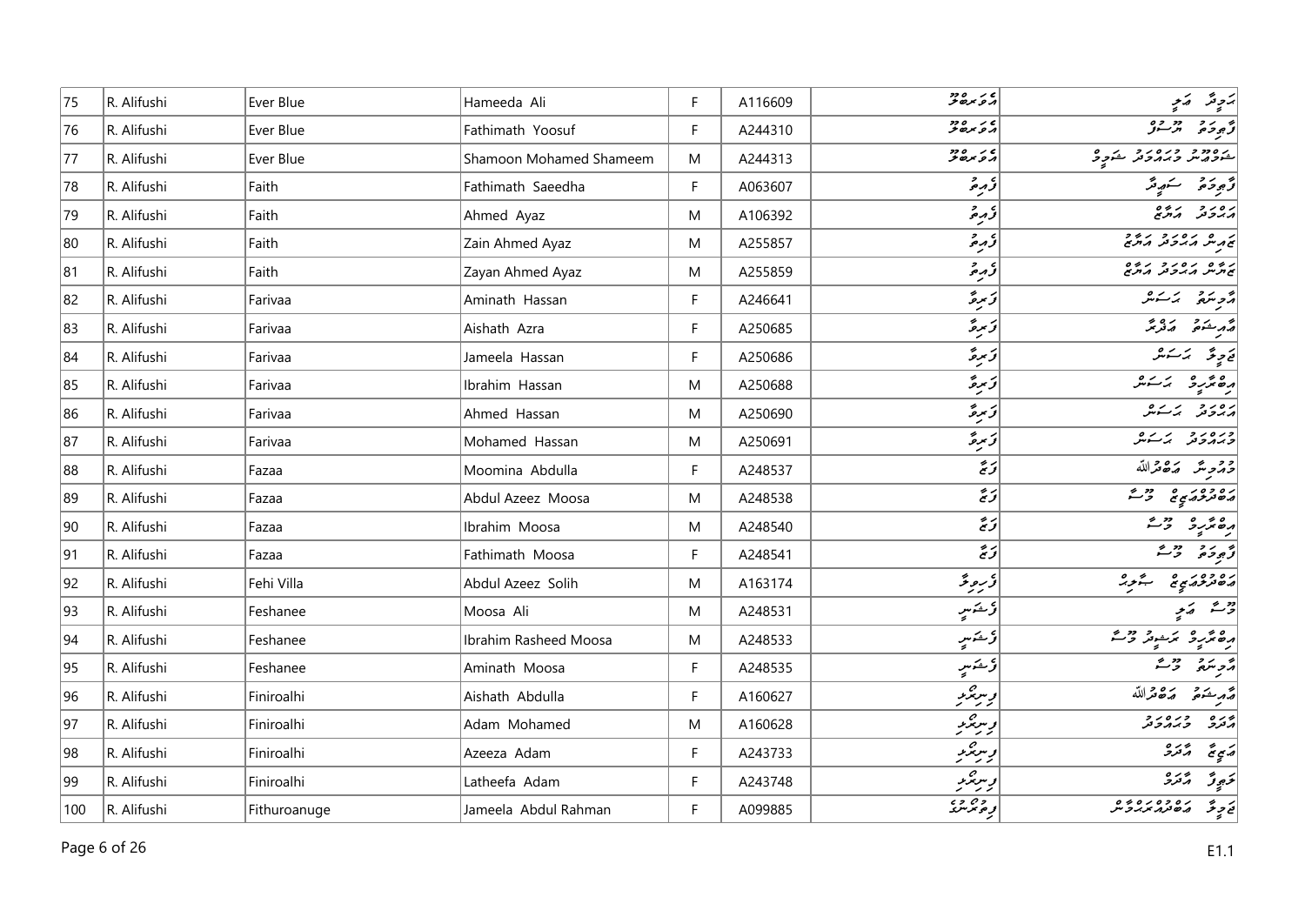| 101 | R. Alifushi | Fithuroanuge | Mohamed Adam                         | M           | A125039 | د وړ و ،<br>نوموسر                       | כנסנכ שנס                                                                        |
|-----|-------------|--------------|--------------------------------------|-------------|---------|------------------------------------------|----------------------------------------------------------------------------------|
| 102 | R. Alifushi | Fithuroanuge | Aminath Adam                         | F           | A163161 | وه وه و ،                                | پور ہ<br>پر تر تر<br>لمجمعبه يتمهجر                                              |
| 103 | R. Alifushi | Fithuroanuge | Fathulathu Adam                      | F           | A163162 | وه ده ده                                 | ر ور و پره<br>ازجر شهر                                                           |
| 104 | R. Alifushi | Fithuroanuge | Aishath Adam                         | F.          | A248669 | وه د ه د ه                               | ەرگەر<br>ړ برخو د                                                                |
| 105 | R. Alifushi | Fithuroanuge | Ahmed Adam                           | M           | A248674 | د و ۵ و ،<br>و د سرس                     | ره رو پوره<br><i>ډېرونډ پر</i> ترو                                               |
| 106 | R. Alifushi | Fithuroanuge | Mariyam Adam                         | F           | A248676 | وه وه وه<br>وه مرسمد                     | ر ه ر ه<br><del>د</del> بربرگ<br>پور ہ<br>مرمرو                                  |
| 107 | R. Alifushi | Fithuroanuge | Fathimath Adam                       | $\mathsf F$ | A248678 | وه وه و،<br>  په مرسمد                   | و مورد و دره                                                                     |
| 108 | R. Alifushi | Fithuroanuge | Shareefa Adam                        | $\mathsf F$ | A248679 | و وړ و،                                  | أخيرة أوره                                                                       |
| 109 | R. Alifushi | Five Star    | Hassan Abdul Rahman                  | M           | A022370 | أزره وعقيمه                              | ر ره ده ده ده ده و                                                               |
| 110 | R. Alifushi | Five Star    | Aishath Ali                          | F           | A079952 | <mark>ز</mark> ېږ ۋر ش <sub>ەھ</sub> تىر | مەر خىم كەم                                                                      |
| 111 | R. Alifushi | Five Star    | Ahmed Irushad Hassan Abdul<br>Rahman | M           | A250179 | ئەرۋىشقۇ بىر                             | ر ہ ر د د د د د ر ر ہ ر ہ دہ رہ د د<br>ג برو تر بر برخوتر بر سوس پر صادر بربرو س |
| 112 | R. Alifushi | Gaskara      | Fathimath Inaya                      | F           | A141485 | ى سەرىمىر                                | ژوځو رشر                                                                         |
| 113 | R. Alifushi | Gaskara      | Naseeh Abdul Rahman                  | M           | A246890 | ى سەرىمە                                 | ره وه ره د ه<br>پره تربر تر تر<br>ىئرىبور                                        |
| 114 | R. Alifushi | Gaskara      | Khadeeja Ismail                      | F           | A246894 | ى سەرىمە                                 | ەر سىزۇر بۇ<br>تزىرىتى<br>ئە                                                     |
| 115 | R. Alifushi | Glory        | Saudha Abdul Latheef                 | $\mathsf F$ | A255645 | ە مى پە                                  | روم ره ده ره و                                                                   |
| 116 | R. Alifushi | Glory        | Shaadhu Abdul Latheef                | M           | A255652 | ە مى بېر<br>  ئەغرىپ                     | شو ره ده در و                                                                    |
| 117 | R. Alifushi | Glory        | Suaadh Abdul Latheef                 | M           | A255654 | ە مى بىر<br>  ئەخرىپە                    | - دور ده ده در و                                                                 |
| 118 | R. Alifushi | Haavilaa     | Ali Yoosuf                           | M           | A244149 | رٌوِ وٌَ                                 | $\begin{vmatrix} 0 & 2 & 2 \\ 2 & -2 & 2 \end{vmatrix}$                          |
| 119 | R. Alifushi | Haavilaa     | Yoosuf Riyaz                         | M           | A244162 | رٌّہ ِ تَرُ                              | دو حره<br>مرگسترنو<br>سرور شه                                                    |
| 120 | R. Alifushi | Haavilaa     | Nishana Ali                          | F           | A244170 | رحموقر                                   | سرچينځر کړېږ                                                                     |
| 121 | R. Alifushi | Haavilaa     | Aminath Ali                          | F           | A244172 | رٌّہ ِ تَرُ                              | و المعرض المسلم المسلم المسلم                                                    |
| 122 | R. Alifushi | Haavilaa     | Aneesa Ismail                        | F           | A246167 | رحمو محر                                 | ړَښت ره ژوَړو                                                                    |
| 123 | R. Alifushi | Habeebeehap  | Aminath Rasheedha                    | F           | A043916 | ر<br>مەم بىر<br>ئ                        | أأترجم تكالموقر                                                                  |
| 124 | R. Alifushi | Habeebeehap  | Ismail Saaif                         | M           | A163130 | ر<br>سوءِ جو                             | ارىقۇمۇ                                                                          |
| 125 | R. Alifushi | Habeebeehap  | Mariyam Ahudha                       | F           | A255687 | $rac{c}{2}$                              | رەرە رەپ                                                                         |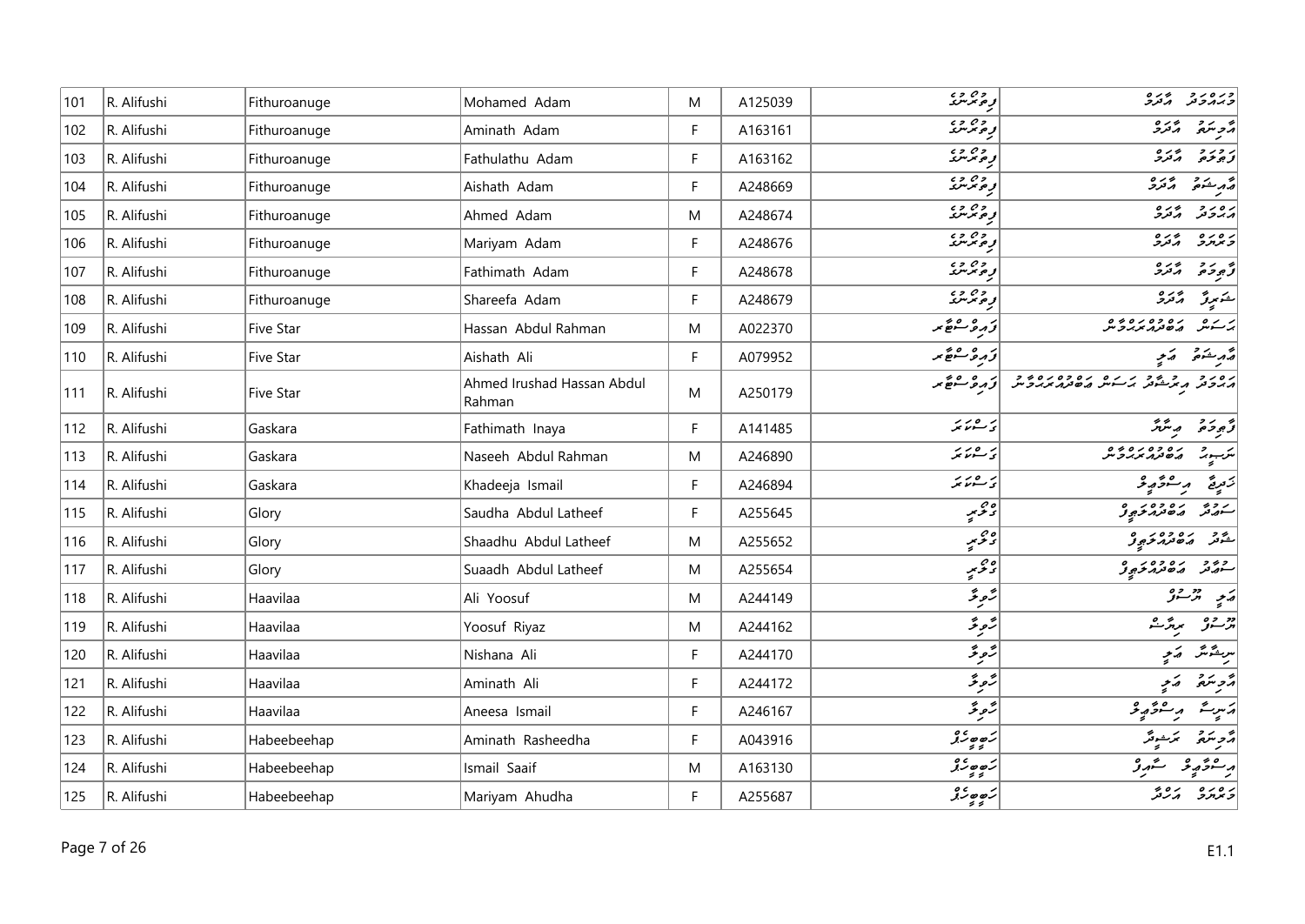| 126 | R. Alifushi | Hamathi          | Nasheeda Abdul Rahman | F.          | A246644 | ترځ مو                      | ر ده ده ده ده ده ده<br>سرشونر مان در مربر و س                                                                                                                                                                                   |
|-----|-------------|------------------|-----------------------|-------------|---------|-----------------------------|---------------------------------------------------------------------------------------------------------------------------------------------------------------------------------------------------------------------------------|
| 127 | R. Alifushi | Hamathi          | Yamaam Ahmed Zahir    | M           | A248526 | ترځمو                       | נגב נפנב הבני                                                                                                                                                                                                                   |
| 128 | R. Alifushi | Hanafas          | Salih Mohamed         | M           | A035444 | ئەنىدۇر ھ                   | و رە ر د<br>تر پر تر تر<br>بڈىر پر                                                                                                                                                                                              |
| 129 | R. Alifushi | Hanikandu        | Aishath Ali           | F           | A163785 | ئەسەبئەسىدىيە               | ړه شوه کړ                                                                                                                                                                                                                       |
| 130 | R. Alifushi | Hanikandu        | Ali Yoosuf            | M           | A339102 | ئەس <i>رى</i> دىندى<br>     | ار دوره دوره<br>اور دور                                                                                                                                                                                                         |
| 131 | R. Alifushi | Hanikandu        | Fathimath Mohamed     | $\mathsf F$ | A339126 | ئەسەر ئەسدى                 | 37073 37 3                                                                                                                                                                                                                      |
| 132 | R. Alifushi | Hanikandu        | Latheefa Ali          | $\mathsf F$ | A359744 | ئەبىرىدىنى ج                | توجوق الكامح                                                                                                                                                                                                                    |
| 133 | R. Alifushi | Hanikandu        | Sobira Ali            | F           | A359745 | ئەسەرىدىنى<br>مەس           | $rac{2}{x}$ $rac{2}{x}$<br>ەئىسىيە                                                                                                                                                                                              |
| 134 | R. Alifushi | Hanikandu        | Aminath Ali           | F           | A371895 | ئەسە يەسىدى                 | أثر حريثهمج<br>ەئەمىيە                                                                                                                                                                                                          |
| 135 | R. Alifushi | Happiness        | Saud Easa             | M           | A036957 | ئرېږېنې                     | سندود په ش                                                                                                                                                                                                                      |
| 136 | R. Alifushi | <b>Happiness</b> | Ameena Adam           | F           | A162444 | ئ <sub>ە بو</sub> ىئەت<br>م | أرَدِيثَرَ أَرْمَزَدَ                                                                                                                                                                                                           |
| 137 | R. Alifushi | Happiness        | Mohamed Asif          | M           | A162520 | ئ <sub>ە بو</sub> ىئە بە    | ورەرو ھُبور                                                                                                                                                                                                                     |
| 138 | R. Alifushi | Happiness        | Mariyam Shaalee       | F.          | A243388 | ئربرسك                      | ترەرە ھەيج                                                                                                                                                                                                                      |
| 139 | R. Alifushi | Happiness        | Saroof Saudh          | M           | A255966 | ئربرسك                      | ستهبو ستهدفه                                                                                                                                                                                                                    |
| 140 | R. Alifushi | Hassa            | Hassan Seedi          | M           | A035081 | رەمە                        | پرسند عبد السوريد<br>  په سند په پهلندي                                                                                                                                                                                         |
| 141 | R. Alifushi | Hassa            | Aminath Hassan        | F           | A157185 | ئەۋىئە                      | ۇ ئەسكە ئەسكەنلەر                                                                                                                                                                                                               |
| 142 | R. Alifushi | Hawaii           | Mohamed Shizleen      | M           | A138617 | رَءٌ م                      | ورەرو ھەمچىر                                                                                                                                                                                                                    |
| 143 | R. Alifushi | Hawaii           | Shazna Ahmed          | F           | A244159 | رځومه                       | شەھرىقە ئەر ئەر ئەر                                                                                                                                                                                                             |
| 144 | R. Alifushi | Heenaamaage      | Abdul Matheen Ismail  | M           | A000442 | ر پڙھ ئ                     | ו פני פלקים וקייני ולי בין היו המודעי ברי היו היו ברי בין היו ברי היו ברי היו ברי היו ברי בין היו ברי היו ברי<br>המודעי ברי היו ברי היו ברי היו ברי היו ברי היו ברי היו ברי היו ברי היו ברי היו ברי היו ברי היו ברי היו ברי היו |
| 145 | R. Alifushi | Heenaamaage      | Hassan Waheed         | M           | A072550 | لرېڅونه                     | يزكتاند الأبرقر                                                                                                                                                                                                                 |
| 146 | R. Alifushi | Heenaamaage      | Hawwa Gasim           | F.          | A162560 | ر پڙھ<br>پي مگرچي           | برەپ تۇسىۋ                                                                                                                                                                                                                      |
| 147 | R. Alifushi | Heenaamaage      | Haseena Adam          | F.          | A162561 | ر پژوي<br>په مترد د         | ىز سەنئىر مەندى<br>ئ                                                                                                                                                                                                            |
| 148 | R. Alifushi | Heenaamaage      | Aminath Sheeza        | F           | A162563 | ر پڙو ۽<br>په               | أأترج متنعي فسيتم                                                                                                                                                                                                               |
| 149 | R. Alifushi | Heenaamaage      | Shifaza Ali           | F.          | A162564 | ر پژوئر<br>ئ <sup>ۆ</sup>   | احورج<br>کے<br>رځمنې                                                                                                                                                                                                            |
| 150 | R. Alifushi | Heenaamaage      | Fathimath Safa        | F           | A162565 | ر پڙھ<br>پي مگرچي           | ا تو بر د<br>سەتى                                                                                                                                                                                                               |
| 151 | R. Alifushi | Heenaamaage      | Shamra Ali            | F           | A243476 | ر پڙھ ي<br>پيدا             | أخترق مجمعي                                                                                                                                                                                                                     |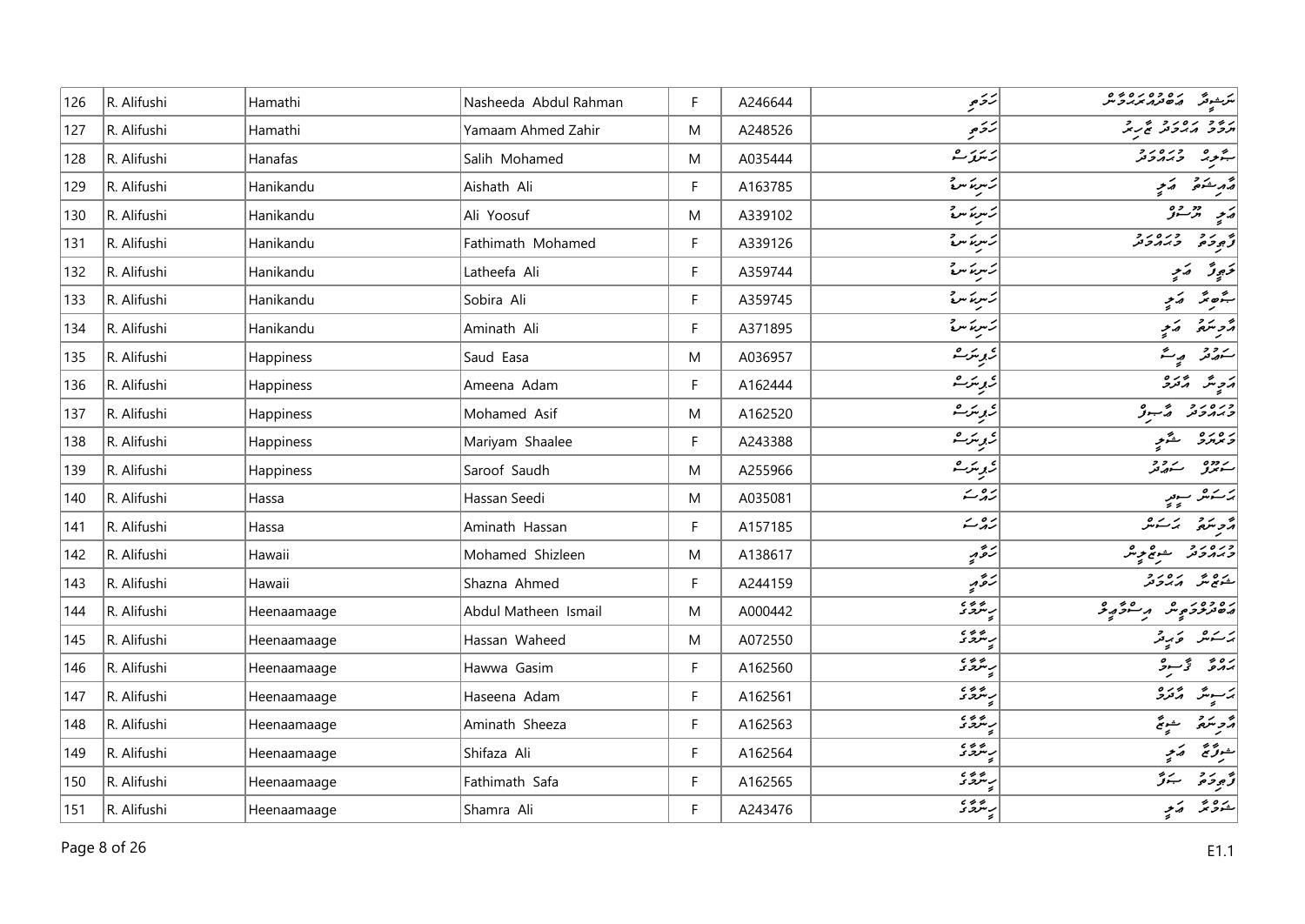| 152 | R. Alifushi | Hemaa     | Ismail Shareef      | M  | A121667 | ژیڅ                     | رە ئەر ئەر ئىسىر<br>مەسىر ئەرگە                                         |
|-----|-------------|-----------|---------------------|----|---------|-------------------------|-------------------------------------------------------------------------|
| 153 | R. Alifushi | Hemaa     | Aminath Ali         | F. | A132200 | ژیڅ                     |                                                                         |
| 154 | R. Alifushi | Hemaa     | Ali Mohamed         | M  | A158126 | عربی                    | ړ دره د د                                                               |
| 155 | R. Alifushi | Hemaa     | Aishath Ibrahim     | F  | A246917 | ارْبْح                  |                                                                         |
| 156 | R. Alifushi | Hemaa     | Mariyam Saeeda      | F  | A246919 | ارْبْر                  | رەرە سەرتە                                                              |
| 157 | R. Alifushi | Hemaa     | Khadeeja Ali        | F  | A246934 | روٌ                     | رَمَرِيحَ - مَا تَحْ                                                    |
| 158 | R. Alifushi | Hemaa     | Mohamed Shareef     | M  | A255785 | رځ                      | وره دو در منگلمرمی در است.<br>احتداد کار منگلمرمی                       |
| 159 | R. Alifushi | Hemaa     | Hassan Shareef      | M  | A255788 | رمح                     | ىزىكىش ئىقلىرى                                                          |
| 160 | R. Alifushi | Hiyaa     | Abdulla Idrees      | M  | A251390 | رپڑ                     | رە دالله موترىيە -                                                      |
| 161 | R. Alifushi | Hiyaa     | Khadheeja Moosa     | F  | A251391 | رېژ                     | تزميعً وللمستخرج                                                        |
| 162 | R. Alifushi | Hiyaa     | Mohamed Najeeb      | M  | A251393 | ىرىتر                   | وره رو در پر د                                                          |
| 163 | R. Alifushi | Hiyaa     | Gaanitha Abdulla    | F  | A251402 | رېژ                     | تحسيحَ صَصْرَاللّه                                                      |
| 164 | R. Alifushi | Hiyaa     | Thaima Abdulla      | F  | A255927 | ىرىتر                   | تحريح وكافترالله                                                        |
| 165 | R. Alifushi | Hudhuveli | Hassan Abdul Rahman | M  | A032857 | و و ۽<br>رقر <i>و</i> م | ر ره ده ده ده ده و                                                      |
| 166 | R. Alifushi | Hudhuveli | Aishath Ahmed       | F  | A032858 | و و ،<br>رسره م         | أحمد شدة متحدد الملاحظ                                                  |
| 167 | R. Alifushi | Hudhuveli | Ali Hassan          | M  | A162014 | روء<br> رتروبر          | أەيم بركىش                                                              |
| 168 | R. Alifushi | Hudhuveli | Abdul Sameeu Hassan | M  | A243281 | و و ،<br>رتىرە م        | رەدە بردۇ برىك                                                          |
| 169 | R. Alifushi | Ivy       | Latheefa Ahmed      | F  | A068382 | برمرء                   | كموتى مددود                                                             |
| 170 | R. Alifushi | Ivy       | Ismail Yoosuf       | M  | A126783 | مەمرە                   | وستوضع المرسوم                                                          |
| 171 | R. Alifushi | Ivy       | Abdul Salaam Ismail | M  | A149877 | برمره                   | גם כם גובם נגישים בי                                                    |
| 172 | R. Alifushi | lvy       | Aminath Risma       | F  | A249024 | بروء                    | $rac{1}{2}$<br>$rac{1}{2}$<br>$rac{1}{2}$<br>$rac{1}{2}$<br>$rac{1}{2}$ |
| 173 | R. Alifushi | Jazeeraa  | Ali Nail            | M  | A163186 | تع یچ مگر               | ە ئەرگى                                                                 |
| 174 | R. Alifushi | Jazeeraa  | Shareefa Moosa      | F  | A244202 | ئے بی تَر               | ڪ مورگر<br>ح<br>وحرثه                                                   |
| 175 | R. Alifushi | Jazeeraa  | Hamid Ahmed         | M  | A250602 | ئىم پەتتر               | پە دەرە                                                                 |
| 176 | R. Alifushi | Jazeeraa  | Nazaha Hamid        | F  | A255885 | ئے سچ مگر               | أتترج بزور                                                              |
| 177 | R. Alifushi | Kanmathi  | Aishath Shakeela    | F  | A250899 | بزءبر                   | لمحرشة كالموقر                                                          |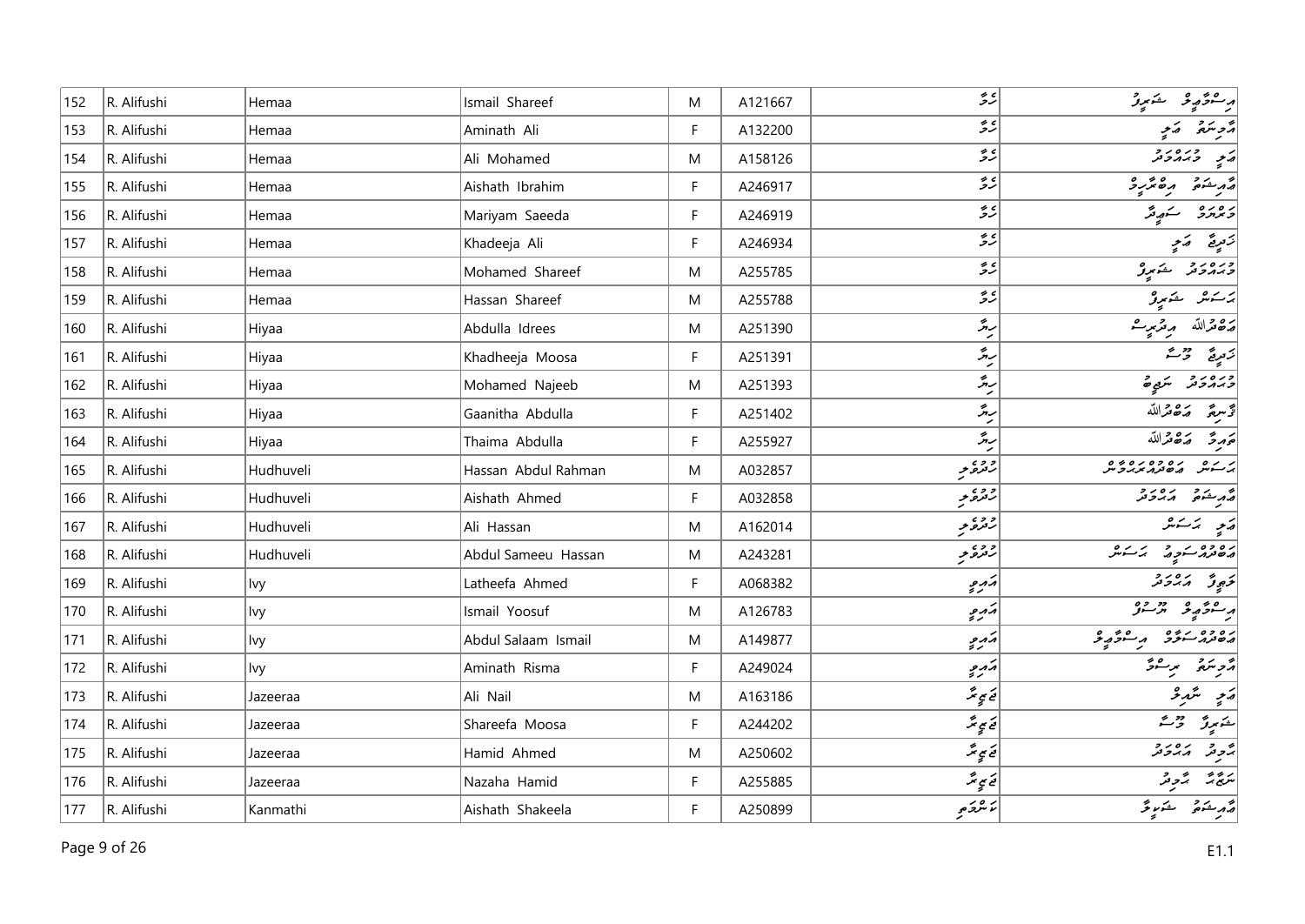| 178 | R. Alifushi | Karankaage       | Ahmed Idrees         | M           | A151371 | ر ره ۶۵<br>ما بر مرما د                         | ړ د د په مرتز پر شو                                                |
|-----|-------------|------------------|----------------------|-------------|---------|-------------------------------------------------|--------------------------------------------------------------------|
| 179 | R. Alifushi | Karankaage       | Idhrees Abdulla      | M           | A247819 | ر ر ه و »<br>ما <del>ب</del> رسرد د             | مقرمره مكافرالله                                                   |
| 180 | R. Alifushi | Kasthoorige      | Fathimath Shifaza    | F           | A154953 | ر ۶۶۵ و.<br>ما مسوده مرد                        | قَرْجِرَةُ شَرَقَّةً                                               |
| 181 | R. Alifushi | Kasthoorige      | Aminath Gasim        | F           | A162040 | ر ۶۶۵ و.<br>ما سوچ مرد                          | أروسي<br>ويج سب <i>و</i> د<br>ر                                    |
| 182 | R. Alifushi | Kasthoorige      | Ali Ameen            | M           | A162043 | ر ۶۶۵ ع<br>ما سسوم مرد                          | مأمو أمام المراج                                                   |
| 183 | R. Alifushi | Kinbi            | Fathimath Mufeedha   | F           | A236155 | ىر سرى<br>بر                                    | وَجِعِدَهُ وَرِيَّزٌ                                               |
| 184 | R. Alifushi | Kinbigasdhoshuge | Faiza Ahmed          | F           | A061080 | ر سرچ کے تعریف<br>مرسومی کے تعریف               | وٌمرِجٌ مَدَوَمَر                                                  |
| 185 | R. Alifushi | Kinbigasdhoshuge | Zubaida Ahmed        | F           | A162515 | <br>  پر سرچوکر سونوری<br>  پر سرچوکر سونوری    | כן שי גיביק<br>היסתית הגביק                                        |
| 186 | R. Alifushi | Kinbigasdhoshuge | Ismail Rasheed       | M           | A243429 | <br>  پا سرچ <sub>ک</sub> سوفر سری<br>  پ       |                                                                    |
| 187 | R. Alifushi | Kinbigasdhoshuge | Fathmath Nahuda      | F           | A243437 | ا رسر پر دی دی دی<br>ابر سرچ که مقرس دی<br>منبر | وحجمج وحمح<br>سرژنگر                                               |
| 188 | R. Alifushi | Maad             | Haseena Ali          | F           | A074177 | $\overset{\circ}{\mathcal{E}}$                  | پرسپنگ اورکمی                                                      |
| 189 | R. Alifushi | Maathila         | Ahmed Zahir          | M           | A023040 | ۇ ئەبۇ                                          | رەرد ئېرىز                                                         |
| 190 | R. Alifushi | Maathila         | Latheefa Mohamed     | $\mathsf F$ | A102922 | ۇ بۇ                                            | كروتر ورورد                                                        |
| 191 | R. Alifushi | Maathila         | Abdulla Zahir        | M           | A104920 | د څمو <del>ځ</del> ر                            | أَرَّةٍ قَدْ اللَّهُ ثُمَّ رَبَّدُ                                 |
| 192 | R. Alifushi | Maathila         | Umar Zahir           | M           | A125909 | ۇ <sub>م</sub> وخ                               | پچ په چې<br>و ر و<br>در س                                          |
| 193 | R. Alifushi | Maathila         | Hawwa Adam           | F           | A248500 | قرُّ مرِ مَرَ                                   | برەپچ<br>پور ہ<br>مرکزو                                            |
| 194 | R. Alifushi | Maaveyo          | Adam Ibrahim         | M           | A001993 | یز 2 مز<br>تر <i>و</i> تر                       | پر رہ<br>درگر<br>برە ئۆرۈ                                          |
| 195 | R. Alifushi | Maaveyo          | Aishath Ibrahim      | F           | A248400 | پر پر بر<br>تر <i>ور</i>                        | دە ئەرد<br>پ <sup>و</sup> پر ځوه<br>پر ک                           |
| 196 | R. Alifushi | Maaveyo          | Fathimath Ibrahim    | F           | A248404 | پر پر<br>تر وتر                                 | ەھ ترىر<br>و په پر د                                               |
| 197 | R. Alifushi | Maaveyo          | Abdul Rahman Ibrahim | M           | A248407 | پر پر بر<br>تر <i>و</i> تر                      | ره وه ره ده و<br>پره تربر تر ش<br>ە ھەترىر 2<br>برھىترىر 2         |
| 198 | R. Alifushi | Maaveyo          | Hassan Ibrahim       | M           | A248409 | پو ۽ بيو<br>حرا <i>فر</i>                       | برسكس مرەمخرىر                                                     |
| 199 | R. Alifushi | Mariyaazuge      | Ali Zahir            | M           | A000844 | ر<br>تر سر پر می د                              | أەسمجە ستى سرىتىل                                                  |
| 200 | R. Alifushi | Mariyaazuge      | Mohamed Abdul Rahman | M           | A085258 | ر<br>تر <sub>مرا</sub> تر بر د                  | و ر ه ر و<br><i>و ټ</i> رگر تر<br>ر ه وه ر ه د و<br>پره تربر تر بر |
| 201 | R. Alifushi | Mariyaazuge      | Jameela Mohamed      | F           | A114287 | ر<br>تر <sub>مرم</sub> ری د                     | و ره ر د<br><i>د ب</i> رگرفر<br>  تع حر تخر                        |
| 202 | R. Alifushi | Mariyaazuge      | Aminath Leela        | F.          | A146828 | ر<br>تر <sub>مرم</sub> ری د                     | أرمز<br>حريحر                                                      |
| 203 | R. Alifushi | Mariyaazuge      | Khadeeja Mohamed     | F           | A248097 | ر<br>تر سر پر می د                              | زَمْرِيحَ وَرَوْدُو                                                |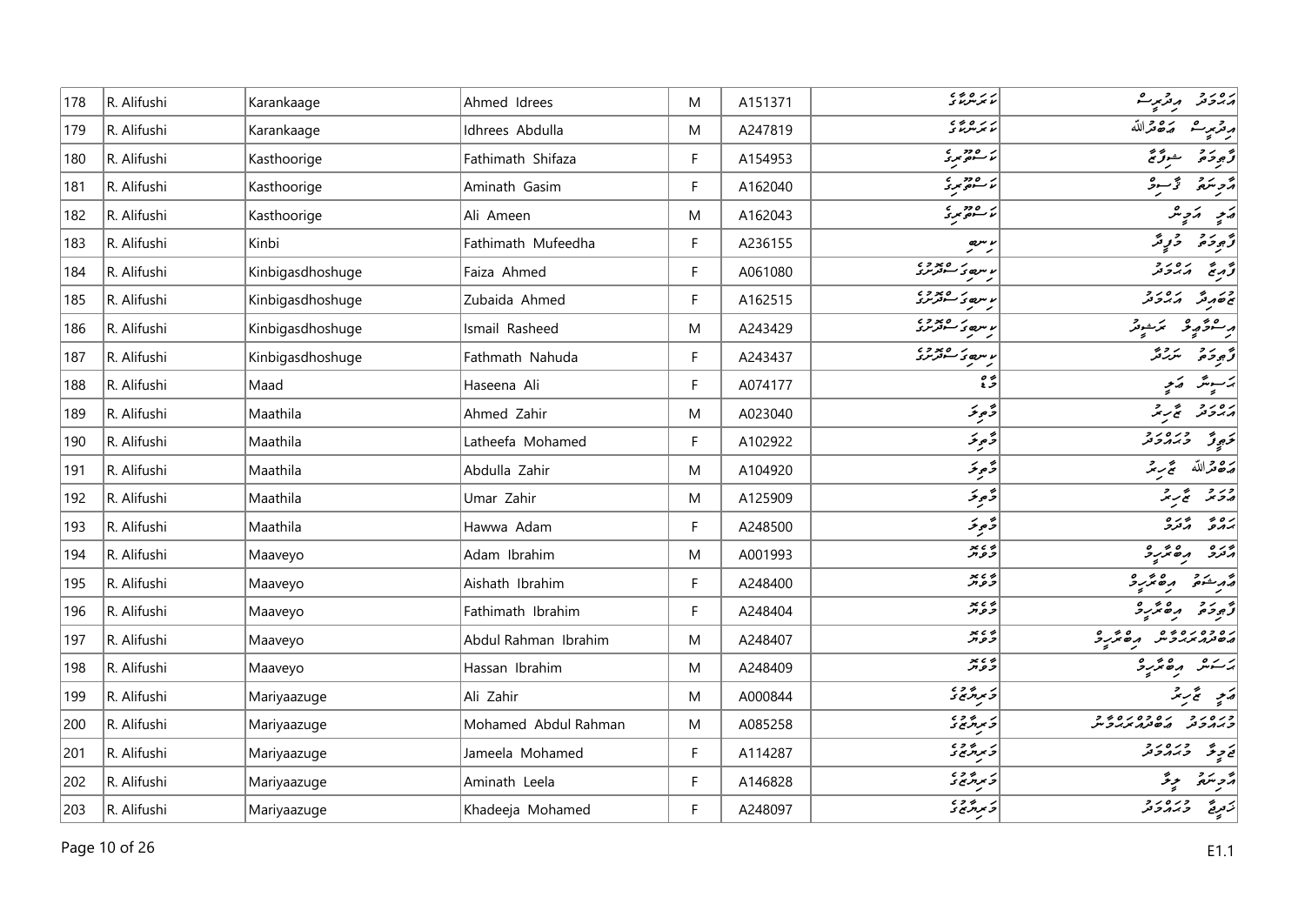| 204 | R. Alifushi | Mariyaazuge | Mohamed Haisham Yoosuf | M           | A389017 | ىز مرېژ ځ<br>د مرېژ ځ | ورەرو زېر شو د دە                            |
|-----|-------------|-------------|------------------------|-------------|---------|-----------------------|----------------------------------------------|
| 205 | R. Alifushi | Mazaa       | Yoonus                 | M           | A042978 | ريح                   | وديرعه                                       |
| 206 | R. Alifushi | Mazaa       | Aishath Nazly          | F           | A075172 | ریج                   | پ <sup>ې</sup> د شوې<br>مرد شوې<br>ىترىخ مېر |
| 207 | R. Alifushi | Mazaa       | Haleema Moosa          | F           | A075174 | ريح                   |                                              |
| 208 | R. Alifushi | Mazaa       | Aminath Naazlee        | $\mathsf F$ | A111994 | ترجح                  |                                              |
| 209 | R. Alifushi | Mazaa       | Ismail Yoonus          | M           | A146426 | ریج                   |                                              |
| 210 | R. Alifushi | Mazaa       | Abdul Latheef Yoonus   | M           | A148112 | ریج                   |                                              |
| 211 | R. Alifushi | Mazaa       | Azuma Moosa            | $\mathsf F$ | A255668 | ريح                   | رەپە دىم                                     |
| 212 | R. Alifushi | Mazaa       | Aishath Moosa          | F           | A255669 | ريح                   | ە ئەرسىسى ئۇڭ                                |
| 213 | R. Alifushi | Mehuraa     | Ahmed Abdul Kareem     | M           | A032856 | ی و پ <sub>یر</sub>   | גם גם גם כסגם.<br>גברינה השנקיפיו יקב        |
| 214 | R. Alifushi | Mehuraa     | Ibrahim Abdul Kareem   | M           | A066465 | ی و پی<br>حرمتر       | مصرير مصروميره                               |
| 215 | R. Alifushi | Mehuraa     | Mohamed Abdul Kareem   | M           | A126376 | ی و پی<br>حرمتر       | ورەرو رەدەر ە                                |
| 216 | R. Alifushi | Mehuraa     | Latheefa Abdul Kareem  | F           | A147874 | ې د بر<br>د رنگ       | د و ده ده دره و                              |
| 217 | R. Alifushi | Mehuraa     | Abdulla Abdul Kareem   | M           | A153207 | ی و پیچ<br>حرمتر      | رە داللە ھەمرومىي د                          |
| 218 | R. Alifushi | Mekano      | Aminath Waheeda        | $\mathsf F$ | A244276 | د پیمر                | أأروبتهم وكبيتر                              |
| 219 | R. Alifushi | Mekano      | Aishath Unusa          | F           | A342267 | <sup>ى پو</sup> تىر   | و مشتور دود.<br>مهر شتور مستر                |
| 220 | R. Alifushi | Minaa       | Aminath Hassan         | F           | A086813 | حريثر                 | أأرم المتوسك المركب مكر                      |
| 221 | R. Alifushi | Minaa       | Mariyam Yashfa         | F           | A148360 | حرمتش                 | رەرە پرەۋ                                    |
| 222 | R. Alifushi | Minaa       | Ibrahim Riyaz Ali      | M           | A167500 | الحبقم                | رەتمرىۋ برىژىن كەي                           |
| 223 | R. Alifushi | Mist        | Mohamed Hassan         | M           | A001340 | اديقظ                 | ورەرو بەلكە                                  |
| 224 | R. Alifushi | Mist        | Abdul Sattar Hassan    | M           | A001341 | دمشق                  | رە دە رەپ دېرى<br>مەھىرم سىمى بىر كىر        |
| 225 | R. Alifushi | Mist        | Fathimath Hassan       | $\mathsf F$ | A158247 | ارمقط                 | قرم و بريده                                  |
| 226 | R. Alifushi | Moonlight   | Ameena Adam            | F           | A070271 | وده ره<br>د سرگرم     | ړ په په پره                                  |
| 227 | R. Alifushi | Moonlight   | Maimoona Adam          | $\mathsf F$ | A148052 | وممركز مره            | בגמה הנס                                     |
| 228 | R. Alifushi | Moonlight   | Saeedha Adam           | F           | A162031 | أدوره                 | سە پەرتىر<br>ەگەترى                          |
| 229 | R. Alifushi | Moonlight   | Ishaq Adam             | M           | A162032 | وتمرزم                | در صبح و دره                                 |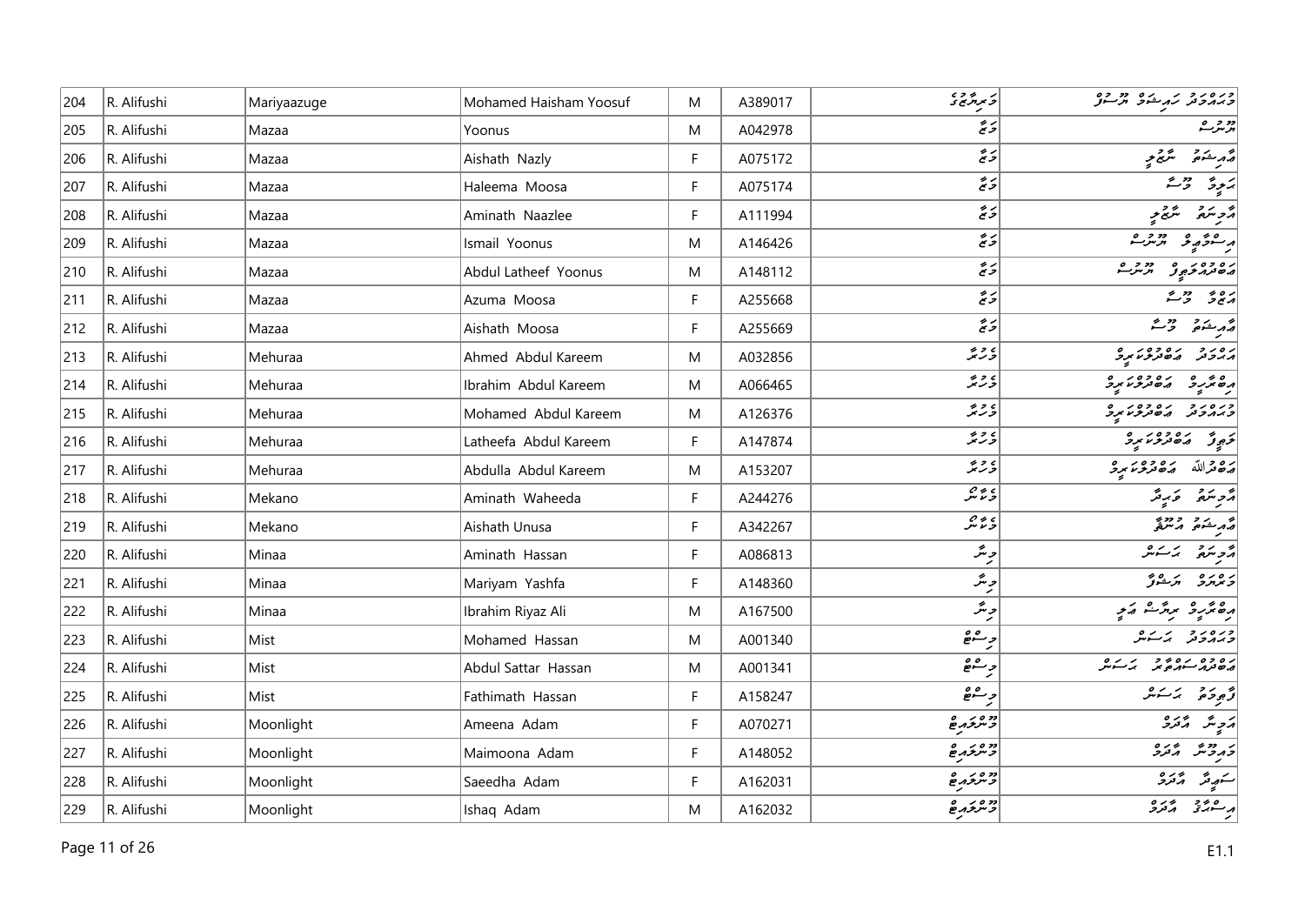| 230 | R. Alifushi | Moonlight     | Moosa Samyh            | M  | A162037 | وده ره<br>د سرگرم                                   | ده شمېر د                                             |
|-----|-------------|---------------|------------------------|----|---------|-----------------------------------------------------|-------------------------------------------------------|
| 231 | R. Alifushi | Moonlight     | Abdulla Shimaah        | M  | A243307 | وممرخره                                             | <mark>بر22</mark> مرالله<br>$25 -$                    |
| 232 | R. Alifushi | Moonlight     | Adam Shaiu             | M  | A243312 | لتشريخهم                                            | پور ہ<br>مرمر<br>يستمره                               |
| 233 | R. Alifushi | Naazu         | Adam Ali               | M  | A144918 | سرح                                                 | پور ہ<br>پر تعری<br>ەنىيە                             |
| 234 | R. Alifushi | Narugis Villa | Ali Moosa              | M  | A143967 | ير چ <sub>رم</sub> مش <sub>موقت</sub> ر<br>  سيسمير | ر ديگر ديگر<br>د سر                                   |
| 235 | R. Alifushi | Narugis Villa | Salma Ali              | F  | A246112 | ىئرىز <sub>ىر</sub> سى <sub>مو</sub> ىتى            | جَوْدٌ الْمَجِ                                        |
| 236 | R. Alifushi | Narugis Villa | Aishath Ali            | F  | A246127 | ىئر <i>پرېمو سىمو</i> ئۇ                            |                                                       |
| 237 | R. Alifushi | Narugis Villa | Hussain Rasheed        | M  | A246130 | ىئەتمىر <u>ش</u> وقر                                |                                                       |
| 238 | R. Alifushi | Naseebu       | Moosa Amir             | M  | A155415 | ىكەسىرە<br>ئ                                        |                                                       |
| 239 | R. Alifushi | Naseebu       | Aishath Adam           | F. | A156363 | ىئەسەدە<br>ئ                                        | و شهر و دره<br>مگهر شهره محمد                         |
| 240 | R. Alifushi | Naseebu       | Adam Mahamood          | M  | A246660 | ىئەسەدە<br>ئ                                        | و ره ده دو و<br>د ترو د بر و تر                       |
| 241 | R. Alifushi | Naseebu       | Abdul Naseer Adam      | M  | A246665 | ىكەسىدە<br>ئ                                        | גם בסתיית בינים                                       |
| 242 | R. Alifushi | Naseebu       | Farhana Abdulla        | F  | A246668 | ىكەسىدە<br>ئ                                        | ترجيحة مكافرالله                                      |
| 243 | R. Alifushi | Naseebu       | Ali Abdulla            | M  | A246673 | ىكەسىدە<br>ئ                                        | أته متصغرالله                                         |
| 244 | R. Alifushi | Naseebu       | Vishaam Abdulla        | M  | A255747 | ىكە سەھ<br>ئ                                        | مِشَرَّ رَصْرَاللَّه                                  |
| 245 | R. Alifushi | Nasha         | Abdul Wahhab Mohamed   | M  | A080002 | سَرْشَہُ                                            | ر 2000 000 00000<br>גי <i>ם تر تر 300 0000 0000</i>   |
| 246 | R. Alifushi | Nasha         | Shirmeela Adam         | F. | A247491 | سَرْشَہُ                                            | جونزوٍ ثَمَّ الْمُرْدُّ                               |
| 247 | R. Alifushi | Nasha         | Aflaah Abdul Wahhab    | M  | A247527 | سَرَحدٌ                                             | ره ده ده ده ده دو<br>د زمر شهر در م                   |
| 248 | R. Alifushi | Nasha         | Aishath Nausha         | F  | A255625 | سَرْشَہُ                                            | أقرم شوقه أسمع منشر                                   |
| 249 | R. Alifushi | Nasha         | Naushadh Abdul Wahhab  | M  | A255627 | سَرْشَہُ                                            | ر د په د په ده ده د د<br>سرم شونر په مورمومر <i>ت</i> |
| 250 | R. Alifushi | Neenaa        | Hawwa Yoosuf           | F  | A244688 | سریٹر                                               | رەپە دورە<br>برادى الرىسى                             |
| 251 | R. Alifushi | Neenaa        | Hussain Safwaan        | M  | A247719 | سریٹر                                               | چە سەر ھەر سەۋە ھەر                                   |
| 252 | R. Alifushi | Night House   | Hawwa Adam             | F  | A244700 | سَمَ <i> عَاشَرْ تَ</i>                             | ره په پره<br>برمو مګرد                                |
| 253 | R. Alifushi | Nishaan       | Latheefa Abdul Muhusin | F  | A082521 | اسريشير                                             | توروم دە دە دە ب                                      |
| 254 | R. Alifushi | Nishaan       | Ibrahim Azmee          | M  | A124637 | ا <sub>سریشم</sub> و<br>پ                           |                                                       |
| 255 | R. Alifushi | Nishaan       | Aminath Ilfa           | F  | A328339 | اسریشمر                                             | أأروبنهم ويحرقه                                       |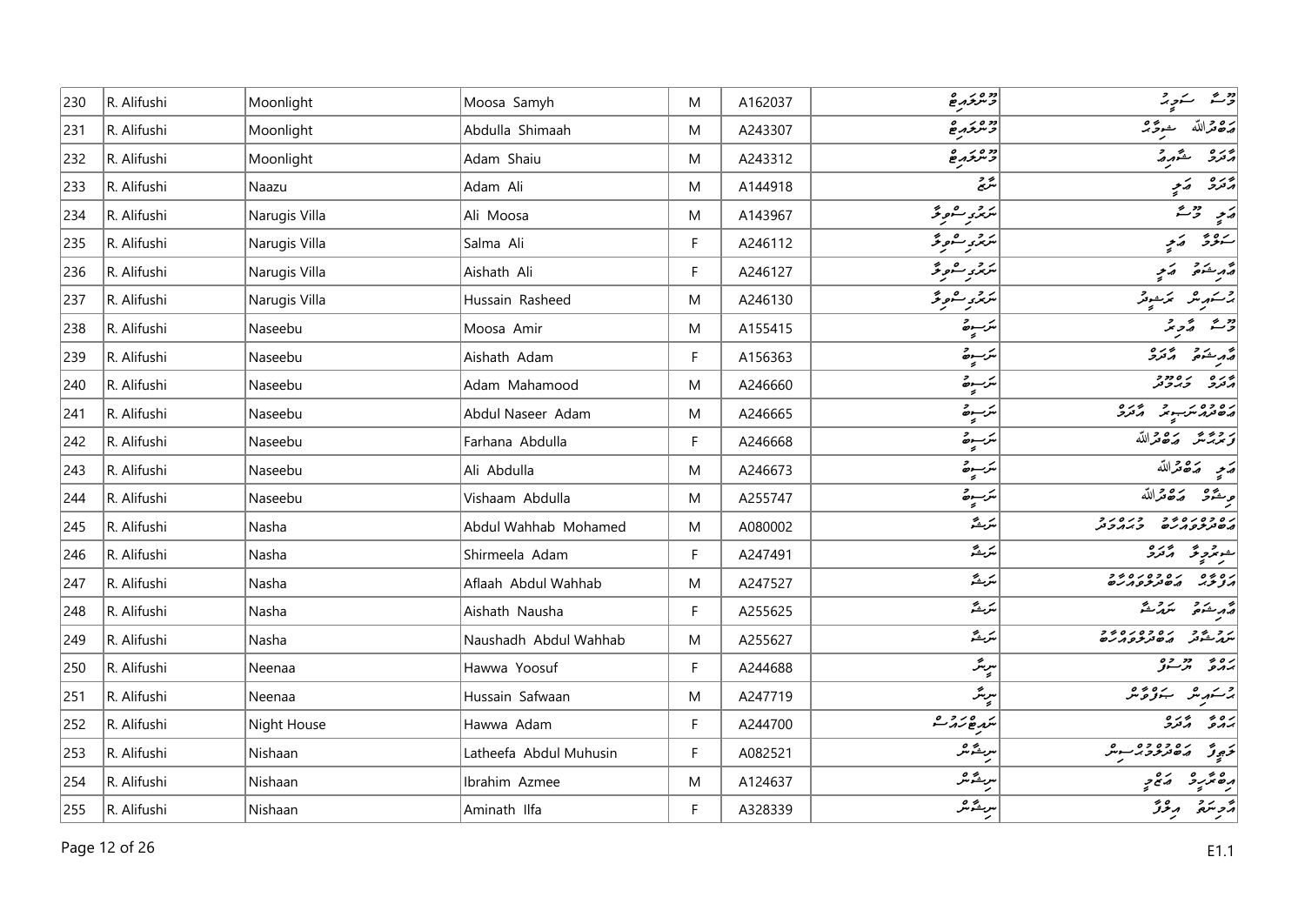| 256 | R. Alifushi | Nishaan    | Mariyam Ahla          | F  | A328341 | سرىشەشر                 | ره ره ده و                                                       |
|-----|-------------|------------|-----------------------|----|---------|-------------------------|------------------------------------------------------------------|
| 257 | R. Alifushi | Nishaan    | Mohamed Azhad         | M  | A328344 | سرىشەش                  | כנסנכ נסנכ                                                       |
| 258 | R. Alifushi | Nivai      | Fathimath Saeeda      | F. | A035196 | سرعه مر                 | قرموخرة مستمريته                                                 |
| 259 | R. Alifushi | Nivai      | Jameela Hassan        | F  | A106283 | سرعدمر                  | تجاريخ الكاشر                                                    |
| 260 | R. Alifushi | Niyaama    | Shauha Adam           | F  | A255807 | سردر                    | شەرق ئەرە                                                        |
| 261 | R. Alifushi | Nookokaa   | Hafsa Idrees          | F  | A080329 | ככמי זי<br>سربر بر      | بروية المرمر موسيات                                              |
| 262 | R. Alifushi | Ocean Read | Moosa Abdulla         | M  | A244253 | ە ئەكەنگە يەم<br>م      | 3- مَدْ مَدَاللّه                                                |
| 263 | R. Alifushi | Ocean Read | Fathimath Idrees      | F  | A246196 | پر <u>شریر مربع</u><br> | ومجوحة وفرمره                                                    |
| 264 | R. Alifushi | Ocean Read | Mariyam Fazleena      | F  | A246199 | لرشة مثربي              | دەرە زەرپە                                                       |
| 265 | R. Alifushi | Ocean Read | Ali Faarih            | M  | A255572 | ە ئەيمەرىيە<br>م        | أەير ومرير                                                       |
| 266 | R. Alifushi | Omaan      | Ameena Adam           | F  | A153837 | بر د م<br>مرح مثر       | أرْحِ مَدْ أَرْمَرُ حَ                                           |
| 267 | R. Alifushi | Omaan      | Ibrahim Afrah         | M  | A161965 | بر دی.<br>در حس         | ر ه و و ه<br>مرنو تنزیر<br>ە ھەترىرى<br>رەھىرىرى                 |
| 268 | R. Alifushi | Ozone      | Abdulla Yoosuf        | M  | A080561 | 20 صر<br>  مرسم مثر     | مَدْه مَرْ اللّه مَرْ - وهِ                                      |
| 269 | R. Alifushi | Ozone      | Aminath Abdullah      | F  | A080565 | 0 0 م<br>  مرسح مثر     | أمحر سنعمى وكالحدالله                                            |
| 270 | R. Alifushi | Ozone      | Khadeeja Abdul Rahman | F  | A096301 | 0.0 ء<br>  مربع مثر     | زىر ئەھەرەر ئە                                                   |
| 271 | R. Alifushi | Ozone      | Moomina Abdulla       | F  | A251185 | ە يە ھ<br>مەنبىر        | وويد حقوقه                                                       |
| 272 | R. Alifushi | Ozone      | Latheefa Abdulla      | F  | A251189 | پر چ پر<br>             | خبوقر مكافرالله                                                  |
| 273 | R. Alifushi | Ozone      | Jeehan Ahmed          | F  | A251348 | ەم چە<br>مەنتى          | و ده ده ده در د                                                  |
| 274 | R. Alifushi | Ozone      | Mohamed Rishfan       | M  | A251360 | 20 م<br> می مگر         | ورەرو پرېشوگر                                                    |
| 275 | R. Alifushi | Panama     | Ameena Ahmed          | F  | A250598 | ی پر پی                 | הכית הפנק                                                        |
| 276 | R. Alifushi | Panama     | Yaameen Ibrahim       | M  | A250606 | ی پر پر<br>بر سرچ       |                                                                  |
| 277 | R. Alifushi | Panama     | Khadheeja Ibrahim     | F  | A250615 | پۇ ئىرگە                | تزمريح مره مركز                                                  |
| 278 | R. Alifushi | Panama     | Ahmed Sudhais Ibrahim | M  | A326985 | ی پر پر<br>بر سرچ       | ו סור כות לי תפיאור                                              |
| 279 | R. Alifushi | Pleysha    | Moosa Fathuhy         | M  | A037738 | ە يەشەپر                | دو میں مقامتی ہے۔<br>احرا <sup>م</sup> کو تعلیم کا تعلیم کے مقام |
| 280 | R. Alifushi | Pleysha    | Aishath Mahudhee      | F  | A114284 | دی شکر مر               | أمار من والمحمد والمحمد                                          |
| 281 | R. Alifushi | Rastha     | Mohamed Hussain       | M  | A162141 | پۇ رەپچ                 | ورەرو ورىدىگ                                                     |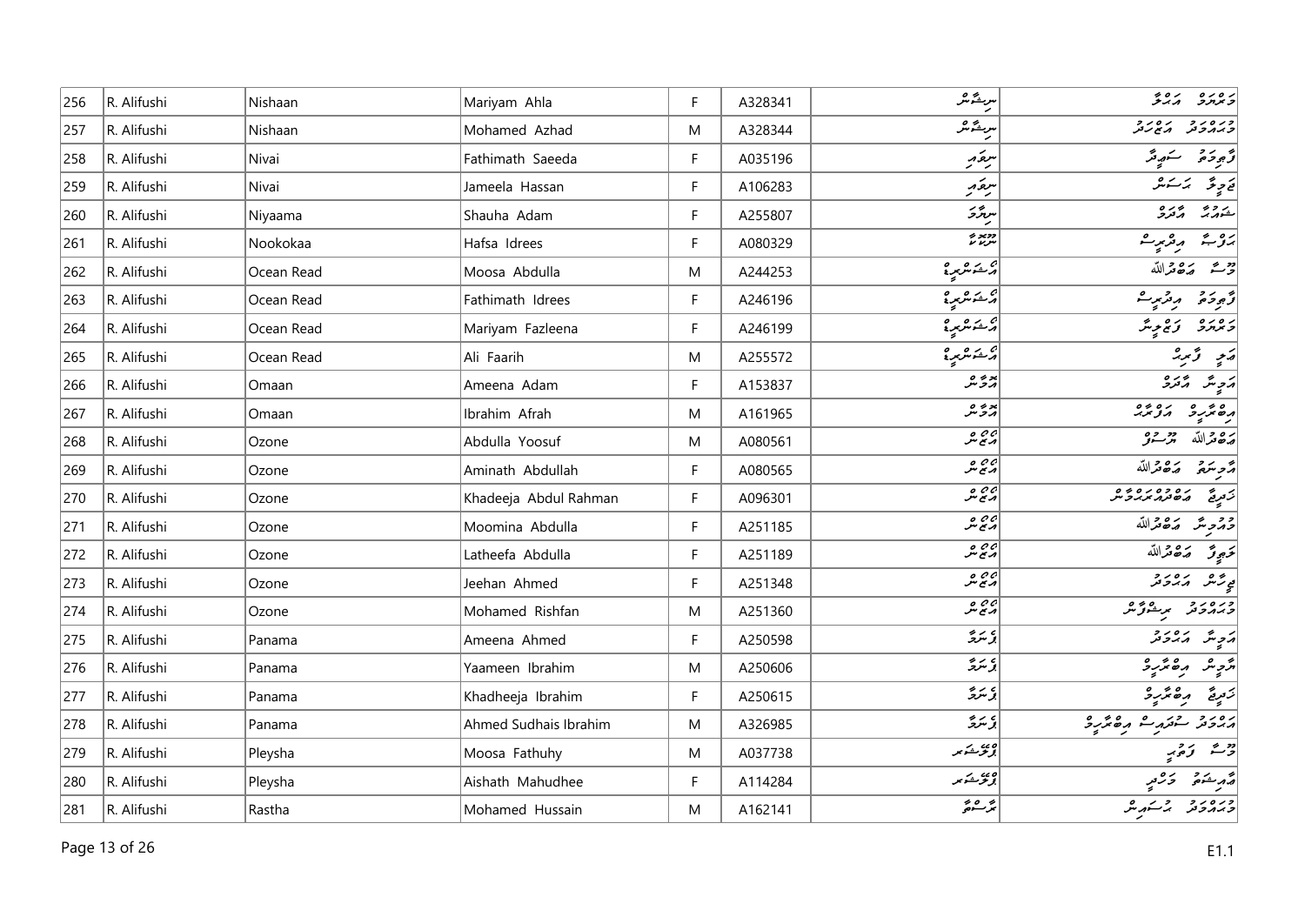| 282 | R. Alifushi | Rastha          | Aminath Hussain            | F | A162142 | پۇ رەپ<br>ئىرىسوە                                       | أأترجع المستريش                                                      |
|-----|-------------|-----------------|----------------------------|---|---------|---------------------------------------------------------|----------------------------------------------------------------------|
| 283 | R. Alifushi | Rastha          | Ausam Hussain              | M | A243383 | پر معر<br>مرسوم                                         | ىردىدە جەسىر ش                                                       |
| 284 | R. Alifushi | <b>Red Fish</b> | Abdul Rahman Hussain       | M | A043914 | بر؟ وبسر                                                | גם כם גם כם הכל הל                                                   |
| 285 | R. Alifushi | Red Fish        | Abdul Latheef Abdul Rahman | M | A146351 | پرہ ریشہ                                                | נסכננים נסכם נספ <del>ב.</del><br>גם <i>נגל</i> פל גם <i>נגדונית</i> |
| 286 | R. Alifushi | <b>Red Fish</b> | Mohamed Abdul Rahman       | M | A163122 | پرہ ریشہ                                                | وره رود ده وه ره ده ه<br>ح.په حرقه ده هره مربرخ س                    |
| 287 | R. Alifushi | <b>Red Fish</b> | Fathimath Moosa            | F | A247690 | <sup>ي و</sup> پر م <sup>م</sup>                        | قەردە دىسە                                                           |
| 288 | R. Alifushi | <b>Red Fish</b> | Hussain Abdul Rahman       | M | A247696 | پر ہم پویشہ                                             |                                                                      |
| 289 | R. Alifushi | <b>Red Fish</b> | Ahmed Riyaaz               | M | A247701 | <sup>ه ه</sup> پو <sup>ه</sup>                          | ړه د ته بروگړ                                                        |
| 290 | R. Alifushi | Reef            | Abdul Rahman Yoosuf        | M | A043092 | ىبرۇ                                                    | נסכסנסים כבכב<br>השינות <i>גגב</i> ית תיינ                           |
| 291 | R. Alifushi | Reef            | Sabeena Afeef              | F | A244326 | ىپەتر                                                   | سَمَعٍ شَرِ وَ وَ وَ وَ                                              |
| 292 | R. Alifushi | Reef            | Mohamed Faseeh             | M | A246335 | ىبەد                                                    | ورەرو كەيدۇ                                                          |
| 293 | R. Alifushi | Reef            | Aishath Faraa              | F | A246338 | ىبەد                                                    | و د شود کرنگ                                                         |
| 294 | R. Alifushi | Reef            | Adam Firaas                | M | A255987 | ىپەتر                                                   | وره وبڑے                                                             |
| 295 | R. Alifushi | Rihiveli        | Abdul Samad Easa           | M | A161997 | ىرر <sub>ئ</sub> ىجى<br>مەركى                           | ره وه رر و په ش                                                      |
| 296 | R. Alifushi | Rihiveli        | Jameela Mohamed            | F | A246363 | ىررى<br>ئرىر ئىر                                        | لي ويرور و                                                           |
| 297 | R. Alifushi | Rihiveli        | Mariyam Shifaa             | F | A246377 | بررؤو                                                   | د ۱۵ د وگر                                                           |
| 298 | R. Alifushi | Roashanee Aage  | Moomina Ahmed              | F | A161917 | ە<br>ئىرىشە س <sub>ى</sub> رىگە ئ                       | כביביות והוכנק                                                       |
| 299 | R. Alifushi | Roashanee Aage  | Naail Abdulla              | M | A242879 | جر شهر مرکز<br>مرگ                                      | شَهرِ هُه صَعْرَاللّه                                                |
| 300 | R. Alifushi | Roashanee Aage  | Naufal Abdulla             | M | A242883 | جر شهر مرکز<br>مرگ                                      | يتمعرف وكافرالله                                                     |
| 301 | R. Alifushi | Roohee          | Ali Hassan                 | M | A161936 | جزير                                                    | أرو بركند                                                            |
| 302 | R. Alifushi | Roohee          | Aishath Ismail Fulhu       | F | A162506 | دو<br>بور<br>د                                          |                                                                      |
| 303 | R. Alifushi | Roohee          | Fathimath Khathuma         | F | A162508 | ادر<br>مربر<br>-                                        | و ده ده و                                                            |
| 304 | R. Alifushi | Roohee          | Mohamed Naveez             | M | A162509 | $\begin{bmatrix} 1 & 1 \\ 1 & 1 \\ 1 & 1 \end{bmatrix}$ | ورەرو سەرە                                                           |
| 305 | R. Alifushi | Roohee          | Zulaikha Lahfa             | F | A243424 | $\begin{bmatrix} 1 \\ 1 \\ 1 \end{bmatrix}$             | يحركم تحركو                                                          |
| 306 | R. Alifushi | Sady Round      | Ali Hassan                 | M | A001588 | يم پر د ه ه<br>سند پر مرکز                              | أەي ئەسەھ                                                            |
| 307 | R. Alifushi | Sady Round      | Mareena Mohamed            | F | A249075 | يم پر <i>ج</i> ره شده و                                 | كە بەرەر بەر                                                         |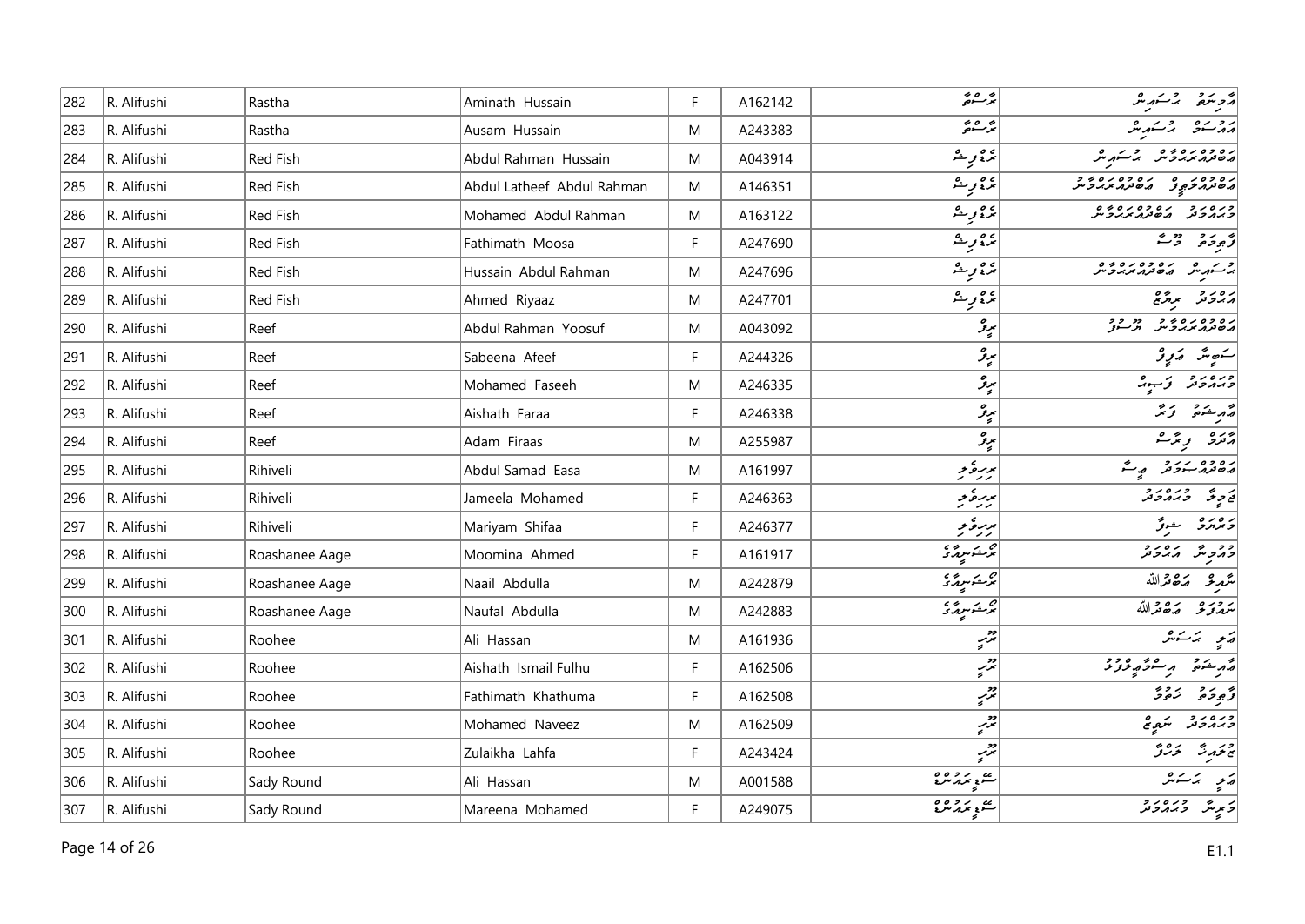| 308 | R. Alifushi | Sady Round  | Aminath Nizama          | F  | A249077 | سمو برد مرد م                 |                                                                                                                                                                                                                                                                                                                                 |
|-----|-------------|-------------|-------------------------|----|---------|-------------------------------|---------------------------------------------------------------------------------------------------------------------------------------------------------------------------------------------------------------------------------------------------------------------------------------------------------------------------------|
| 309 | R. Alifushi | Saimaage    | Khadeeja Abdulla        | F  | A162531 | سكهروء                        | تزميع وكامترالله                                                                                                                                                                                                                                                                                                                |
| 310 | R. Alifushi | Saimaage    | Riyasa Hassan           | F. | A162533 | سەرچە                         | بروَّے پرکش                                                                                                                                                                                                                                                                                                                     |
| 311 | R. Alifushi | Samaa       | Aminath Abdul Raheem    | F. | A246849 | سەۋ                           | ره وه ر ره<br>مگاهرمزبرگ<br>أثر وبترة                                                                                                                                                                                                                                                                                           |
| 312 | R. Alifushi | Samaa       | Ali Sameer              | M  | A246856 | سەۋ                           | $\begin{array}{c cc} 2 & 2 & 2 & 2 \\ \hline 2 & 2 & 2 & 2 \\ 2 & 2 & 2 & 2 & 2 \\ 2 & 2 & 2 & 2 & 2 \\ 2 & 2 & 2 & 2 & 2 \\ 2 & 2 & 2 & 2 & 2 \\ 2 & 2 & 2 & 2 & 2 \\ 2 & 2 & 2 & 2 & 2 \\ 2 & 2 & 2 & 2 & 2 \\ 2 & 2 & 2 & 2 & 2 \\ 2 & 2 & 2 & 2 & 2 \\ 2 & 2 & 2 & 2 & 2 \\ 2 & 2 & 2 & 2 & 2 \\ 2 & 2 & 2 & 2 & 2 \\ 2 & $ |
| 313 | R. Alifushi | Samaa       | Ahmed Wajeeh            | M  | A246868 | ستریخ                         |                                                                                                                                                                                                                                                                                                                                 |
| 314 | R. Alifushi | Samaa       | Afeefa Adam             | F  | A246871 | سەۋ                           | أركوتى أأردهم                                                                                                                                                                                                                                                                                                                   |
| 315 | R. Alifushi | Samaa       | Mohamed Hanoon          | M  | A255776 | سەبىج                         | ورەرو رەھ                                                                                                                                                                                                                                                                                                                       |
| 316 | R. Alifushi | Samee Villa | Abdulla Hameed          | M  | A036612 | سەر پەر                       | برە داللە بردىر                                                                                                                                                                                                                                                                                                                 |
| 317 | R. Alifushi | Samee Villa | Shameema Hassan         | F  | A050010 | سە <sub>جە</sub> بورگە<br>ئەم | شَرِيعٌ   يَاسَمْر                                                                                                                                                                                                                                                                                                              |
| 318 | R. Alifushi | Samee Villa | Mohamed Azmee           | M  | A138734 | سكوچە ئۇ                      | CIOIS 1979                                                                                                                                                                                                                                                                                                                      |
| 319 | R. Alifushi | Samee Villa | Maryam Azleena          | F  | A246966 | سەد ەڭر                       | د وره ده ديگر                                                                                                                                                                                                                                                                                                                   |
| 320 | R. Alifushi | Saraha      | Abdul Rahman Adam       | M  | A095519 | سەپەر                         | גם כם גם כב יכגם<br>השינה <i>גג</i> ליינה הינק                                                                                                                                                                                                                                                                                  |
| 321 | R. Alifushi | Saraha      | Raziyya Hassan          | F  | A246096 | سەپەر                         | ىرىنىدە ئەسكىل                                                                                                                                                                                                                                                                                                                  |
| 322 | R. Alifushi | Saraha      | Abdulla Auf             | M  | A246102 | سەپەر                         | بره د <sub>اللّه</sub> بروه                                                                                                                                                                                                                                                                                                     |
| 323 | R. Alifushi | Saraha      | Aishath Afaa            | F  | A246106 | ستعترت                        | مەرىشىمى مەتى                                                                                                                                                                                                                                                                                                                   |
| 324 | R. Alifushi | Scenery     | Muaviyath Abdul Latheef | M  | A151648 | سومئزمير                      | כל גב גם כסבר כל                                                                                                                                                                                                                                                                                                                |
| 325 | R. Alifushi | Scenery     | Abdul Latheef Yoosuf    | M  | A248265 | سەمىر<br>مەسىم                |                                                                                                                                                                                                                                                                                                                                 |
| 326 | R. Alifushi | Sea Side    | Khadheeja Mohamed       | F  | A162006 | سەسە<br>ئە                    | و ره ر و<br><i>د ب</i> رگرفر<br> ترموقح                                                                                                                                                                                                                                                                                         |
| 327 | R. Alifushi | Season      | Ilyas Ismail            | M  | A106325 | اسەي<br>يە                    | ە سەئۇر بۇ<br>بروژم                                                                                                                                                                                                                                                                                                             |
| 328 | R. Alifushi | Section     | Ahmed Shaah             | M  | A246807 | <u>عوره شرهر</u>              | برەر دەر                                                                                                                                                                                                                                                                                                                        |
| 329 | R. Alifushi | Section     | Muhammad Raif           | M  | A255756 | <u>ع ۾ شرم</u> ر              | وره دو په و                                                                                                                                                                                                                                                                                                                     |
| 330 | R. Alifushi | Seenaa      | Ismail Nazim            | M  | A096685 | سومتر                         | ىر شۇمۇ ئىسىمى<br>م                                                                                                                                                                                                                                                                                                             |
| 331 | R. Alifushi | Seenaa      | Mohamed Niyaz           | M  | A160315 | سەپىگە                        | כנסנב תוצם                                                                                                                                                                                                                                                                                                                      |
| 332 | R. Alifushi | Seenaa      | Moosa Ali               | M  | A249163 | سەپىگە                        | $\frac{1}{2}$ $\frac{2}{2}$                                                                                                                                                                                                                                                                                                     |
| 333 | R. Alifushi | Seenaa      | Aminath Reesha          | F  | A249165 | سەپىگە                        | أأدوسكم بريثة                                                                                                                                                                                                                                                                                                                   |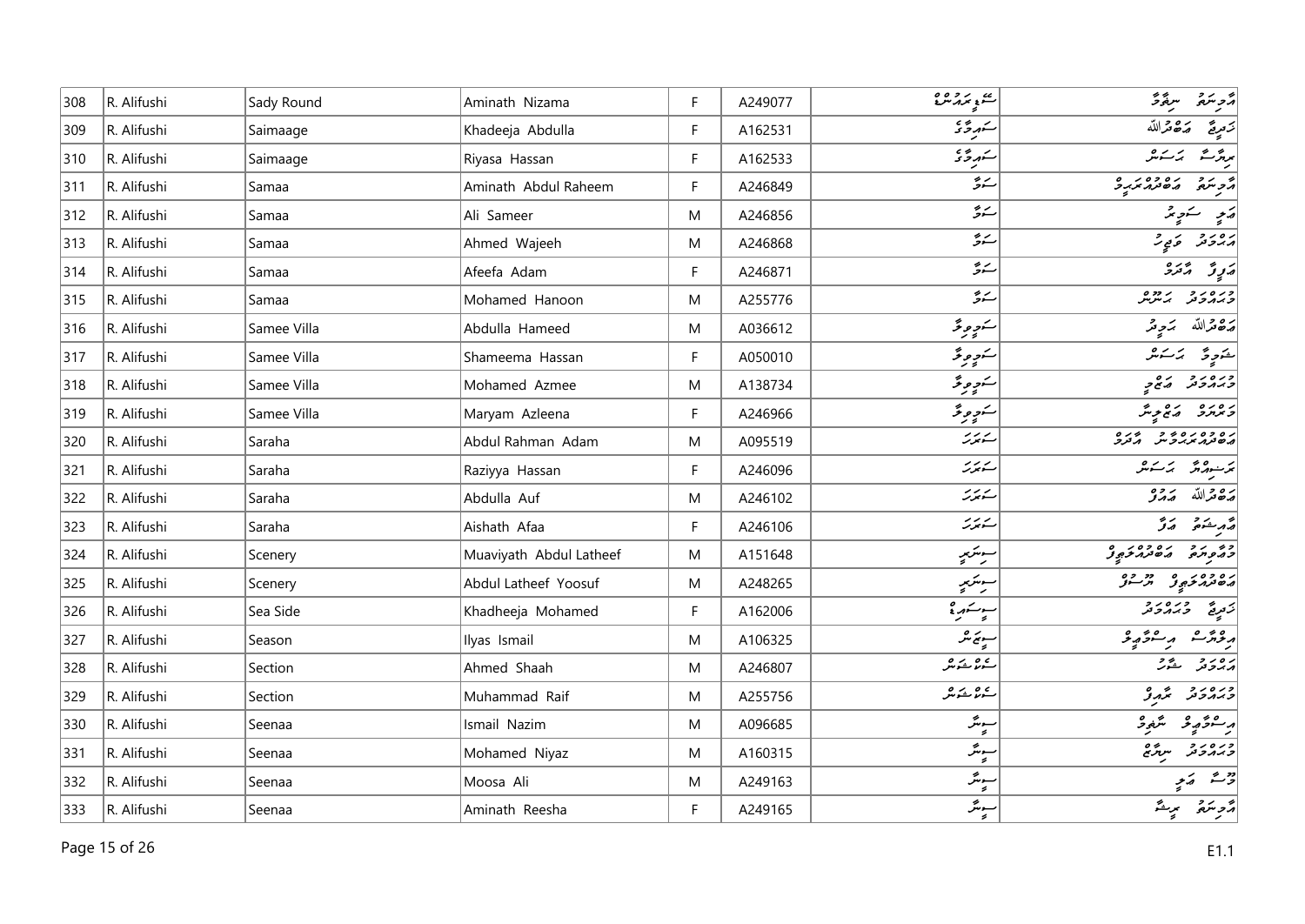| 334 | R. Alifushi | Seenaa            | Mariyam Rasha          | F  | A255868 | سىپىتر                     | ترەرە يەش                                                               |
|-----|-------------|-------------------|------------------------|----|---------|----------------------------|-------------------------------------------------------------------------|
| 335 | R. Alifushi | Seenaa            | Ahmed Afshan Moosa Ali | M  | A255873 | سەپىر                      | رەر دىرە دەر ھەر ئەر                                                    |
| 336 | R. Alifushi | Selviyaa          | Fathmath Hussein       | F. | A111926 | يحور پر                    | قرودة بمسكرهما                                                          |
| 337 | R. Alifushi | Selviyaa          | Hussain Yoosuf         | M  | A111987 | سوعورمحر                   | جە مەھرىق ھەم دەر يەر<br>بەلسىم بىر ھەم بىر                             |
| 338 | R. Alifushi | Selviyaa          | Aneesa Ahmed           | F  | A246635 | سكوهحو مرتز                | ړښ په دون                                                               |
| 339 | R. Alifushi | Senee             | Aminath Rasheeda       | F  | A050869 | ئەبىر                      | أأترسكم أتكر المستوفي                                                   |
| 340 | R. Alifushi | Senee             | Mohamed Adam           | M  | A099484 | ع<br>س                     | وره رو په ده<br><i>وبرو</i> ونو م <i>ور</i> و                           |
| 341 | R. Alifushi | Senee             | Khadeeja Abdulla       | F  | A245026 | ع<br>په                    | كتعييق ضكاه تمرالله                                                     |
| 342 | R. Alifushi | Senee             | Ahmed Mohamed          | M  | A245037 | ع<br>س                     | ג סגב בג סגב<br>הגבע בגהבע                                              |
| 343 | R. Alifushi | Shaaz             | Mohamed Moosa          | M  | A152538 | شەم                        | ورەر دور                                                                |
| 344 | R. Alifushi | Shaaz             | Aishath Hassan         | F. | A161935 | شەم                        | مەر خىم ئەسكىر                                                          |
| 345 | R. Alifushi | Shaaz             | Abdul Wahid Mohamed    | M  | A161939 | شەم                        |                                                                         |
| 346 | R. Alifushi | Shaheedhaa Manzil | Abdul Rahman Yoosuf    | M  | A035005 | ڪرپر ترڪ مربح تر           | גם כם גם זה כב כם<br>השינה גיגים יית ---                                |
| 347 | R. Alifushi | Shaheedhaa Manzil | Latheefa Ahmed         | F  | A062337 | ىش <i>ر بۇ</i> ر ئىرىمى ئى | كموتح مكافرة                                                            |
| 348 | R. Alifushi | Shehenaa          | Ahmed Naseem           | M  | A156579 | ري ج<br>مشور مگر           | رەر د سرگور                                                             |
| 349 | R. Alifushi | Shehenaa          | Abdulla Irufan         | M  | A163129 | ىشەر بىر                   | برە قرالله مەمزىمىتى                                                    |
| 350 | R. Alifushi | Shehenaa          | Rayyana Ahmed          | F  | A248087 | ے ئ <sup>ے</sup> مگر       | גם מי הפגב<br><i>ההתיית הגבת</i>                                        |
| 351 | R. Alifushi | Shikaara          | Khadeeja Adam          | F  | A246662 | ىشورتىمىز                  | زَمِرِيَّ , دُمَرَدُ                                                    |
| 352 | R. Alifushi | Shikaara          | Musthageema Moosa      | F  | A246671 | ىشور <i>ة ئى</i> ر         | و متموت <sub>و</sub> د و در م                                           |
| 353 | R. Alifushi | Side River        | Aishath Yoosuf         | F  | A161944 | سكور ؟ مرعُ مر             | $\begin{array}{cc} 0.2 & 2 & 2 \\ 0.2 & 2 & 2 \\ 0 & 0 & 0 \end{array}$ |
| 354 | R. Alifushi | Side River        | Hawwa Ali              | F  | A161951 | سأدع بروكر                 | $57 - 597$                                                              |
| 355 | R. Alifushi | Side River        | Ali Easa               | M  | A161995 | سكور ؟ مرعُ مر             | ر<br>موج ميگ                                                            |
| 356 | R. Alifushi | Sithuraa          | Hassan Saeed           | M  | A148872 | سوە ئەتتە                  | بركش سكريد                                                              |
| 357 | R. Alifushi | Snow              | Saeed Idhrees          | M  | A047628 | سەيىر                      |                                                                         |
| 358 | R. Alifushi | Snow              | Moosa Niyaz            | M  | A249058 | شەپىر                      |                                                                         |
| 359 | R. Alifushi | Snow              | Sakeena Abdulla        | F  | A249059 | سەير                       | أَسَمَٰ مِنْ مَدَّدْ اللَّهُ                                            |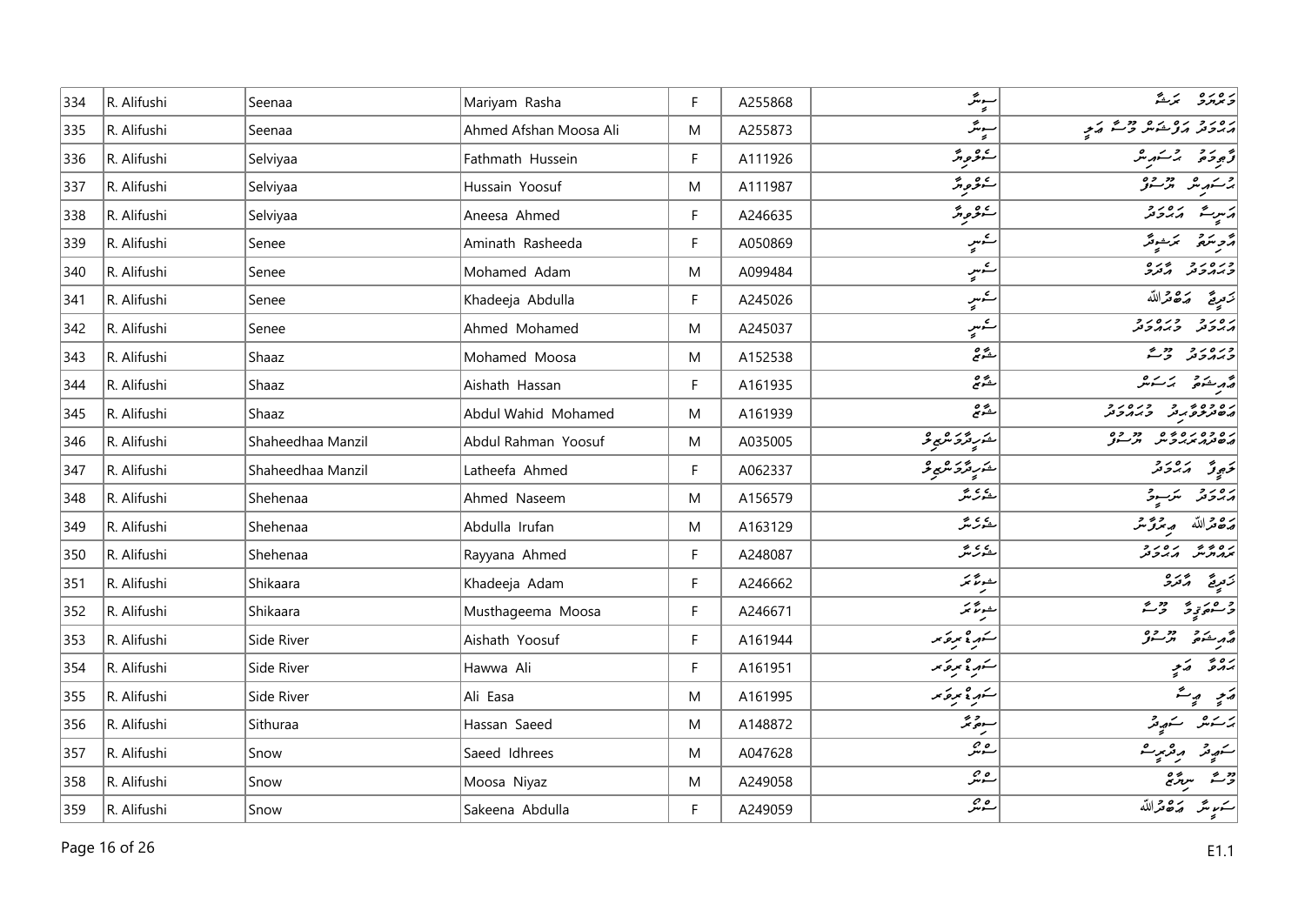|     |             |          |                      |             |         | سەيىر                       |                                           |
|-----|-------------|----------|----------------------|-------------|---------|-----------------------------|-------------------------------------------|
| 360 | R. Alifushi | Snow     | Ahmed Niyaz          | M           | A249061 |                             | أرور و سرگرم                              |
| 361 | R. Alifushi | Star     | Ali Ahmed            | M           | A162010 | <u>ه ءُ</u> بر              | ړی پره ده                                 |
| 362 | R. Alifushi | Star     | Fathimath Ali        | F           | A162012 | ره پچ بر                    | ومجودة الأمي                              |
| 363 | R. Alifushi | Star     | Aminath Milna        | F.          | A162015 | ە ئەھمىر                    | أأدينهم وكلا                              |
| 364 | R. Alifushi | Star     | Khaleefa Ali         | F           | A162016 | سوڭىر                       | $\frac{2}{3}$<br>ەنىيە                    |
| 365 | R. Alifushi | Star     | Habeeba Moosa        | F           | A244694 | سوڭىر                       | حز مستثر                                  |
| 366 | R. Alifushi | Sun Beam | Aishath Yoosuf       | F.          | A094117 | سەمگە ۋ                     | و مشتره در ده و ده<br>مرگ                 |
| 367 | R. Alifushi | Sun Beam | Hassan Yoosuf        | M           | A148242 | سەمپە                       | برسەش دىر يوم                             |
| 368 | R. Alifushi | Sun Beam | Yoosuf Abdulla       | M           | A247392 | سەھەر                       | وديع وكامرالله                            |
| 369 | R. Alifushi | Sun Beam | Shamsunnisa Adam     | $\mathsf F$ | A247396 | سەھەر                       |                                           |
| 370 | R. Alifushi | Sun Beam | Ibrahim Rasheed      | M           | A247402 | ر<br>سەنئەھ <sub>ۇ</sub> ر  | رەنزىر ئىشىر                              |
| 371 | R. Alifushi | Sun Beam | Moosa Wafir          | M           | A247403 | ر<br>سەنگە ھ                | 252                                       |
| 372 | R. Alifushi | Sun Beam | Hussain Yoosuf       | M           | A247406 | ر<br>سەنگە ئ <sup>ە</sup> ر |                                           |
| 373 | R. Alifushi | Sun Beam | Fathimath Nuha       | F           | A255615 | ر<br>سەنبەھ                 | و محمد المحمد المحمد المحمد               |
| 374 | R. Alifushi | Thari    | Adam Ahmed           | Μ           | A155432 | ځومبر                       | وره ره رو<br>مګرد مرکزونر                 |
| 375 | R. Alifushi | Thari    | Habeeba Ismail       | F           | A248782 | ځومبر                       |                                           |
| 376 | R. Alifushi | Tuna     | Ali Yoosuf           | M           | A046114 | دد پر<br>ح                  |                                           |
| 377 | R. Alifushi | Tuna     | Aminath Ismail Fulhu | F           | A116114 | دد پر<br>ج                  | ړوشته و مشوه ووود.<br>د د سره و مشوه ووود |
| 378 | R. Alifushi | Tuna     | Saara Ali            | F.          | A154947 | تقریبگر                     |                                           |
| 379 | R. Alifushi | Udhares  | Abdulla Mohamed      | M           | A247680 | د ر ، م<br>مرمرسه           | ورورو<br>مَصْعَراللّه                     |
| 380 | R. Alifushi | Ufaa     | Sobira Moosa         | $\mathsf F$ | A147733 | دبج                         | بثوثر المحمش                              |
| 381 | R. Alifushi | Ufaa     | Aishath Zaeema       | F           | A147735 | پۇ                          | وكرمشق تموقه                              |
| 382 | R. Alifushi | Ufaa     | Aminath Yoosuf       | F.          | A147744 | پۇ                          |                                           |
| 383 | R. Alifushi | Ufaa     | Yoosuf Adam          | M           | A163059 | دبج                         | در حرو<br>پھر ہ<br>مرکز                   |
| 384 | R. Alifushi | Ufaa     | Hafeeza Yoosuf       | $\mathsf F$ | A250933 | پۇ                          | ېز <sub>ونځی</sub> مرحبو                  |
| 385 | R. Alifushi | Veenaa   | Zubaida Mohamed      | F.          | A242431 | حيٍتثر                      | ح حقد مده دره د                           |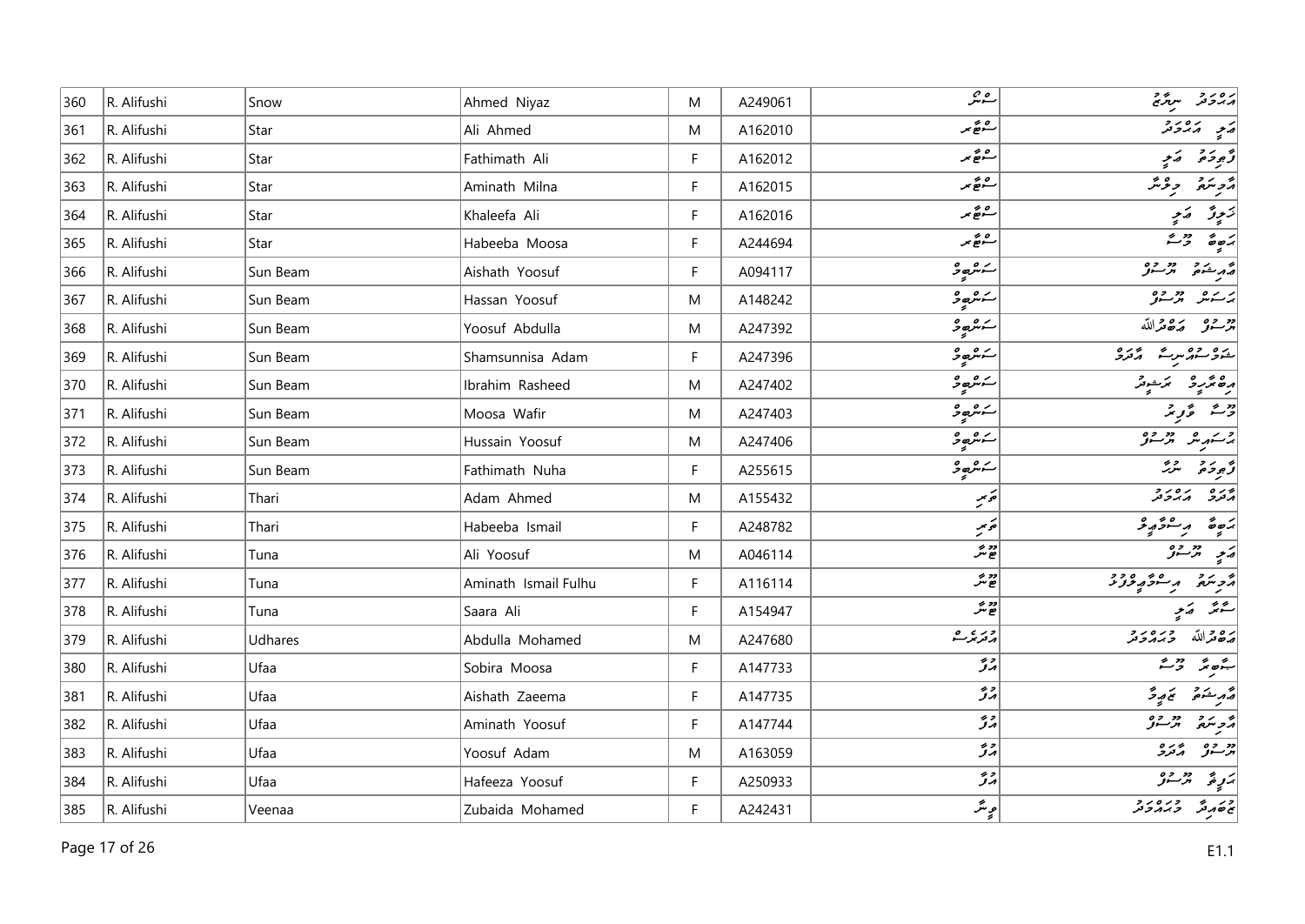| 386 | R. Alifushi | Veenaa     | Fathimath Ahmed   | $\mathsf F$ | A242444 | عٍ بتَر                      | 5,00,00,00,00,00,00,00,0                                                                                     |
|-----|-------------|------------|-------------------|-------------|---------|------------------------------|--------------------------------------------------------------------------------------------------------------|
| 387 | R. Alifushi | Veenaa     | Samha Ahmed       | $\mathsf F$ | A242447 | حيٍسٌر                       | ستوثر برەر د                                                                                                 |
| 388 | R. Alifushi | Veenaa     | Ahmed Yoosuf      | M           | A244687 | حيثر                         | رەر دەرە                                                                                                     |
| 389 | R. Alifushi | Velaanaage | Aminath Mohamed   | F           | A248354 | ، پژپړې<br>حرنځس             | و رە ر د<br><i>د بە</i> گەر<br>أزوبترة                                                                       |
| 390 | R. Alifushi | Velaanaage | Naseema Ahmed     | $\mathsf F$ | A248357 | ) ، پو ، ،<br> وڅرس          | بر 2 ر 1<br>م <i>ر</i> بر <del>د</del> تر<br>ىئرسىدۇ                                                         |
| 391 | R. Alifushi | Velaanaage | Fathimath Ahmed   | $\mathsf F$ | A248360 | ، پژپړې<br>حرنځس             | و دو ده دو                                                                                                   |
| 392 | R. Alifushi | Velaanaage | Mohamed Sofraar   | M           | A248362 | ړ د د ،<br>و <del>و</del> سر | و ر ه ر د<br>تر پر ژ تر<br>سەۋىترىر                                                                          |
| 393 | R. Alifushi | Velaanaage | Ali Ahmed         | M           | A248365 | ړ د د ،<br>و نرس             | أەيد مەردى                                                                                                   |
| 394 | R. Alifushi | Velaanaage | Nasma Adam        | $\mathsf F$ | A255706 | ، پژپړې<br>حرنځس             | ىر قەق ئەرە                                                                                                  |
| 395 | R. Alifushi | Velaanaage | Nasmee Adam       | $\mathsf F$ | A255708 | ، پر پر<br>و <del>فر</del> س | پھر ہ<br>مرکز تر<br> پرَڪْر                                                                                  |
| 396 | R. Alifushi | Village    | Shuaib Moosa      | M           | A095452 | حرقرقع                       | شوره وحث                                                                                                     |
| 397 | R. Alifushi | Village    | Aminath Shiuna    | F           | A163183 | ه و بود<br>م                 | ۇ ئەسكە ئەسىسىسىگە                                                                                           |
| 398 | R. Alifushi | Village    | Hameedha Hassan   | F           | A249170 | حريحرقع                      | ىكاچاقى ئەسكەنلەر                                                                                            |
| 399 | R. Alifushi | Village    | Aishath Shifna    | $\mathsf F$ | A249229 | حريحوهم                      | ۇرىشكى ئىرۇش                                                                                                 |
| 400 | R. Alifushi | Village    | Ibrahim Shuaib    | M           | A249232 | حريحي                        | גפת כ בינגב                                                                                                  |
| 401 | R. Alifushi | Village    | Maryam Shifana    | F           | A249236 | ء ءڻ<br>م                    | رەرە خوگس                                                                                                    |
| 402 | R. Alifushi | Vina       | Moosa Adam        | M           | A070272 | حرمتر                        |                                                                                                              |
| 403 | R. Alifushi | Vina       | Abdul Ghani Moosa | M           | A162035 | حيسكر                        | ره وه در دور محمد استان به استان باشد.<br>مصر در در محمد استان براستان براستان براستان براستان براستان براسی |
| 404 | R. Alifushi | Vina       | Ayaa Moosa        | F           | A255782 | حيسكر                        | پر پی مشرح میں شرکت کے ملکت اور میں ترکیدات<br>مرکز میں سرکار کے ملک                                         |
| 405 | R. Alifushi | Vina       | Aminath Maya      | F           | A255783 | حريتر                        | رځينگ<br>أروسي                                                                                               |
| 406 | R. Alifushi | Vinares    | Mareena Yoosuf    | $\mathsf F$ | A161946 | اءِ پرَ پُرِ مِ              | ىر پىر مەردە<br>ئ                                                                                            |
| 407 | R. Alifushi | Vinares    | Hussain Falaah    | M           | A161952 | اوپرندم                      | يزحكر يحر وتحرجر                                                                                             |
| 408 | R. Alifushi | Vinares    | Mariyam Ifasha    | F           | A255956 | وبئر پڑ گے                   | دەرە مۇش                                                                                                     |
| 409 | R. Alifushi | Waadhee    | Abdulla Yoosuf    | M           | A132848 | ر<br>حگي                     | رەت <sub>ىر</sub> اللە مرىج                                                                                  |
| 410 | R. Alifushi | Waadhee    | Khadeeja Abdulla  | $\mathsf F$ | A138385 | ر<br>حومرٍ                   | أنَّ مِنْ حَدَّةٌ اللَّهُ                                                                                    |
| 411 | R. Alifushi | Wafaa      | Ibrahim Naseem    | M           | A150361 | ىرتى                         |                                                                                                              |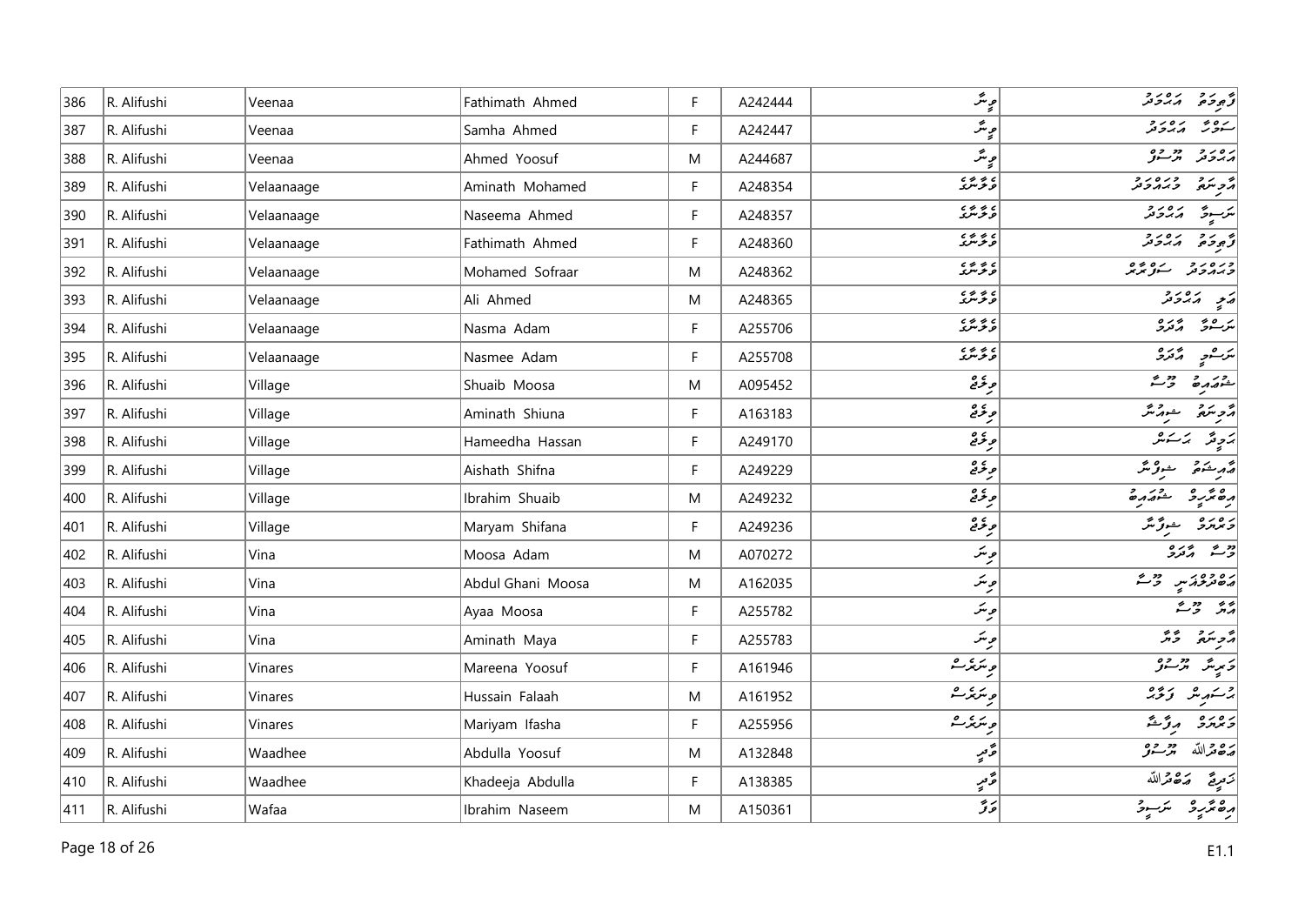| 412 | R. Alifushi | Wafaa            | Aminath Naseem  | F. | A163171 | ىرتى                          | ړم سره<br>ىئرسەۋ                                   |
|-----|-------------|------------------|-----------------|----|---------|-------------------------------|----------------------------------------------------|
| 413 | R. Alifushi | Wafaa            | Athifa Yoosuf   | F. | A249040 | ىرگ                           | وتبوقر<br>ېژىستۇ                                   |
| 414 | R. Alifushi | Wafaa            | Ahmed Naseem    | M  | A249045 | ء ژ                           | پرور و<br>سرسور                                    |
| 415 | R. Alifushi | Wafaa            | Hassan Naseem   | M  | A249051 | ئەتر                          | برسەمىر<br>ىئرسىدى                                 |
| 416 | R. Alifushi | <b>West Side</b> | Ali Asim        | M  | A081393 | ء صورے معامر و                | $rac{1}{2}$                                        |
| 417 | R. Alifushi | <b>West Side</b> | Abdulla Ali     | M  | A156268 | ء صورے معامر و                | پر <b>ص</b> حرالله<br>ەتىر                         |
| 418 | R. Alifushi | <b>West Side</b> | Mariyam Dhumya  | F  | A255855 | ء مصر عصر و                   | ر ه ر ه<br><del>ر</del> بربر ژ<br>و ه پر<br>ترو پژ |
| 419 | R. Alifushi | <b>West Side</b> | Shamsunnisa Ali | F. | A339101 | ء مصر عصر و                   | ىشەۋرىش <sub>ۇر</sub> سرىسە<br>رزمز                |
| 420 | R. Alifushi | <b>West Side</b> | Aishath Abdulla | F. | A339131 | ء مصر عصر و                   | أصمر مندم وكالله                                   |
| 421 | R. Alifushi | <b>West Side</b> | Aminath Abdulla | F  | A386810 | ء صورے معامرہ<br> حراقے مسلمہ | وكالقرالله<br>ړ د سرچ                              |
| 422 | R. Alifushi | Zamaaneege       | Shiyama Hassan  | F. | A153417 | ئەۋسىد                        | شەھرگە ئ<br>$\circ$ / /<br>برسوس                   |
| 423 | R. Alifushi | Zamaaneege       | Zuhura Ali      | F  | A246640 | ئے جٌ سرِ ئی                  | يربر كدبو                                          |
| 424 | R. Alifushi | Zamaaneege       | Abdulla Hassan  | M  | A246642 | ئەۋسىد                        | برە تراللە<br>برَسەمىر                             |
| 425 | R. Alifushi | Zikuraa          | Yoosuf Adam     | M  | A104172 | ىپى ئىگە                      | پور ہ<br>مرکز ژ<br>دو مه د ه<br>مرگ مو             |
| 426 | R. Alifushi | Zikuraa          | Aishath Nazly   | F  | A122778 | ىي ئەنگە                      | متزج مجر<br>پھر مشتر <i>ہ</i>                      |
| 427 | R. Alifushi | Zikuraa          | Adam Idrees     | M  | A248703 | ىپى ئىگە                      | پژنوژ<br>ىر قرىيە شە                               |
| 428 | R. Alifushi | Zikuraa          | Khadeeja Yoosuf | F. | A248705 | پر نزیمهٔ                     | ېژىستۇ<br>تزىرىقح                                  |
| 429 | R. Alifushi | Zikuraa          | Ibrahim Zaheel  | M  | A255804 | ہی نم تئر                     | رە ئرىر ئى ئ                                       |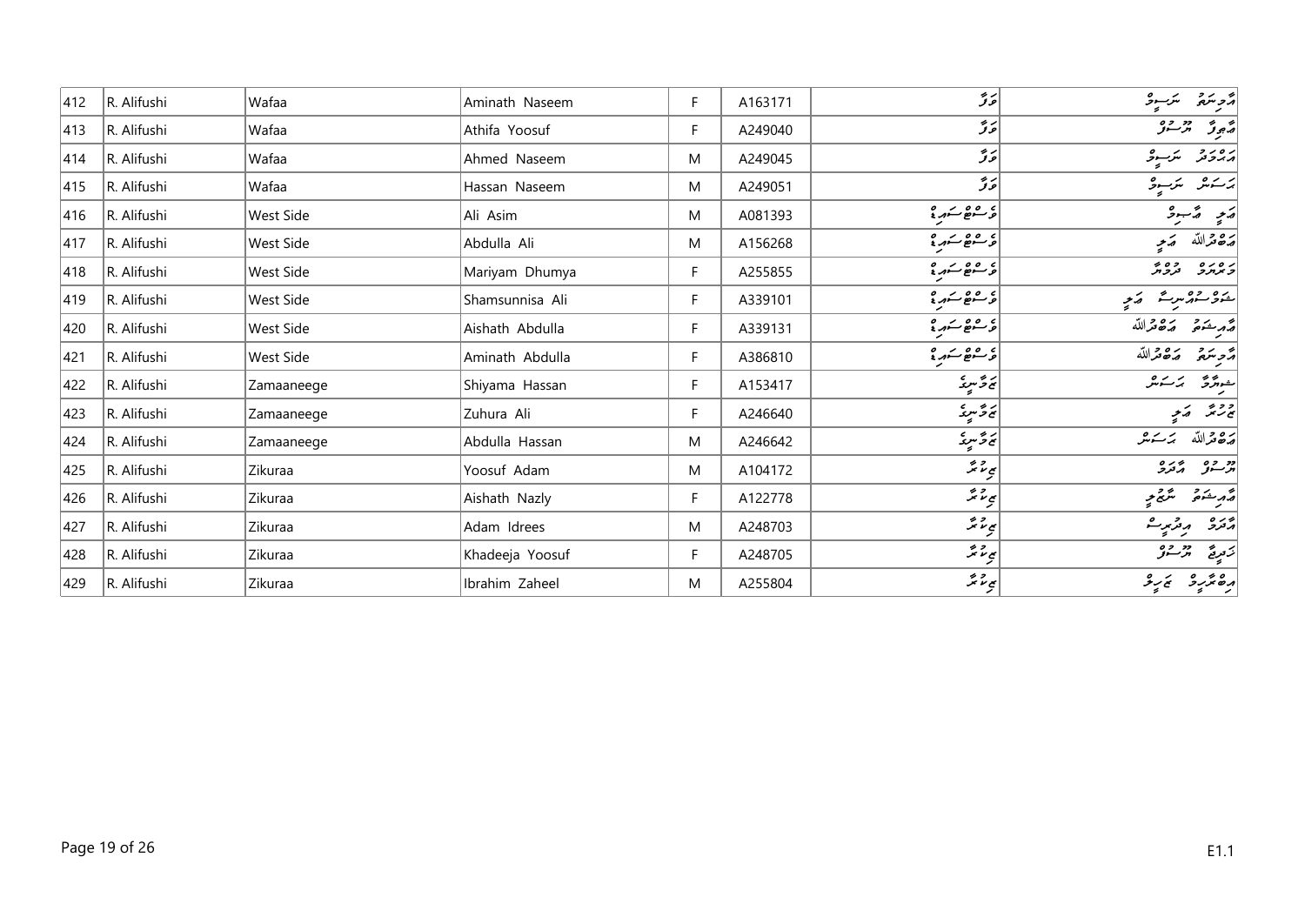## *w7qAn8m? sCw7mRo>u; wEw7mRw;sBo<*

| ' مرمر | 'يئرىثر: |
|--------|----------|
|        |          |
|        |          |
|        |          |

## *w7q9r@w7m> sCw7qHtFoFw7s; mAm=q7 w7qHtFoFw7s;*

| ىر تە | $\mathcal{O} \times$<br>$\sim$ | $\sim$<br>. . | لترنثر |
|-------|--------------------------------|---------------|--------|
|       |                                |               |        |
|       |                                |               |        |
|       |                                |               |        |

| $\frac{2}{n}$ | $^{\circ}$ | $\frac{2}{n}$ | $^{\circ}$<br>سرسر. |
|---------------|------------|---------------|---------------------|
|               |            |               |                     |
|               |            |               |                     |
|               |            |               |                     |

| ىرتىر: | 。<br>سر سر | .,<br>مرسر |
|--------|------------|------------|
|        |            |            |
|        |            |            |
|        |            |            |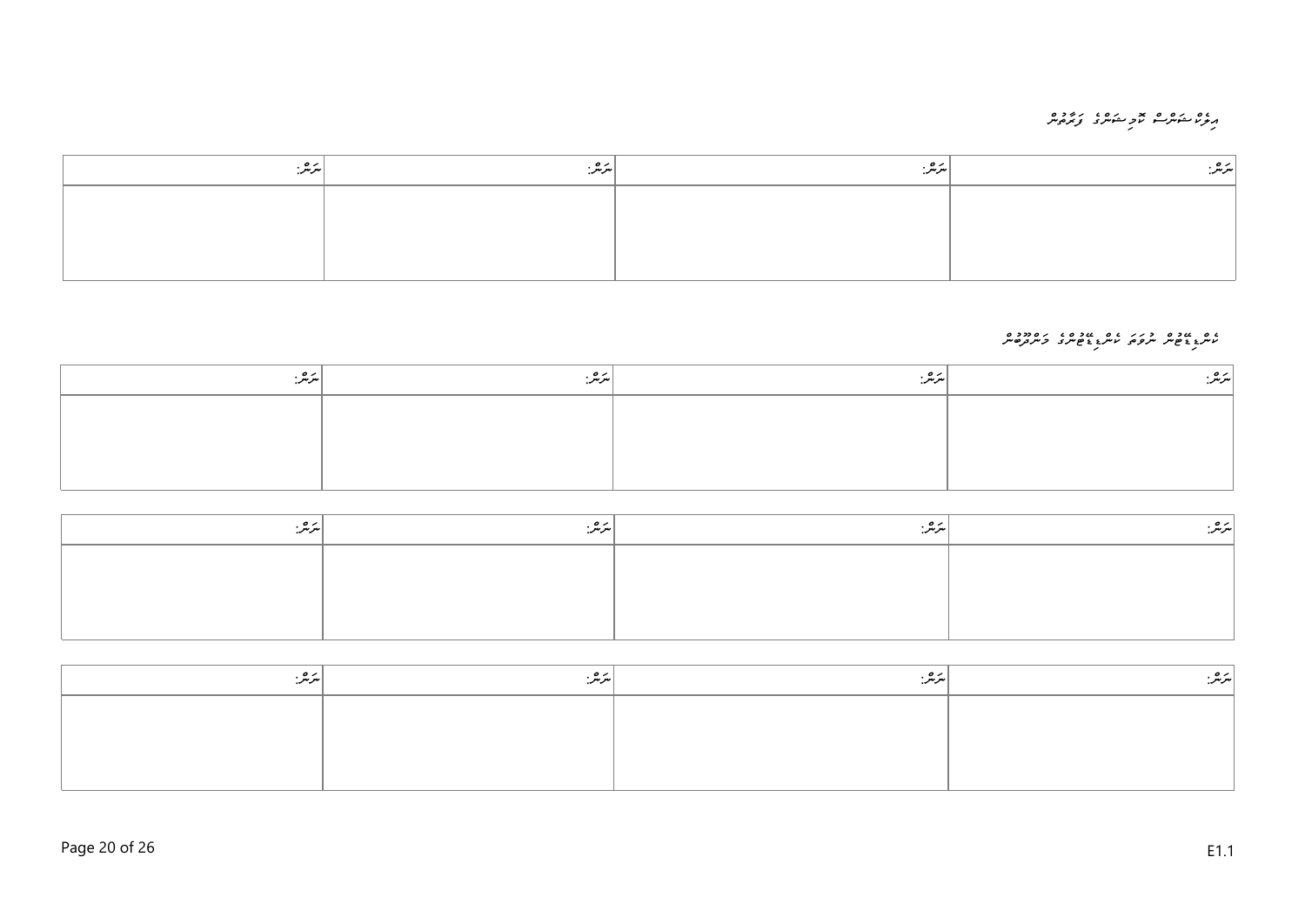| يره. | ο. | ا ير ه |  |
|------|----|--------|--|
|      |    |        |  |
|      |    |        |  |
|      |    |        |  |

| <sup>.</sup> سرسر. |  |
|--------------------|--|
|                    |  |
|                    |  |
|                    |  |

| ىئرىتر. | $\sim$ | ا بر هه. | لىرىش |
|---------|--------|----------|-------|
|         |        |          |       |
|         |        |          |       |
|         |        |          |       |

| 。<br>مرس. | $\overline{\phantom{a}}$<br>مر سر | ىرىر |
|-----------|-----------------------------------|------|
|           |                                   |      |
|           |                                   |      |
|           |                                   |      |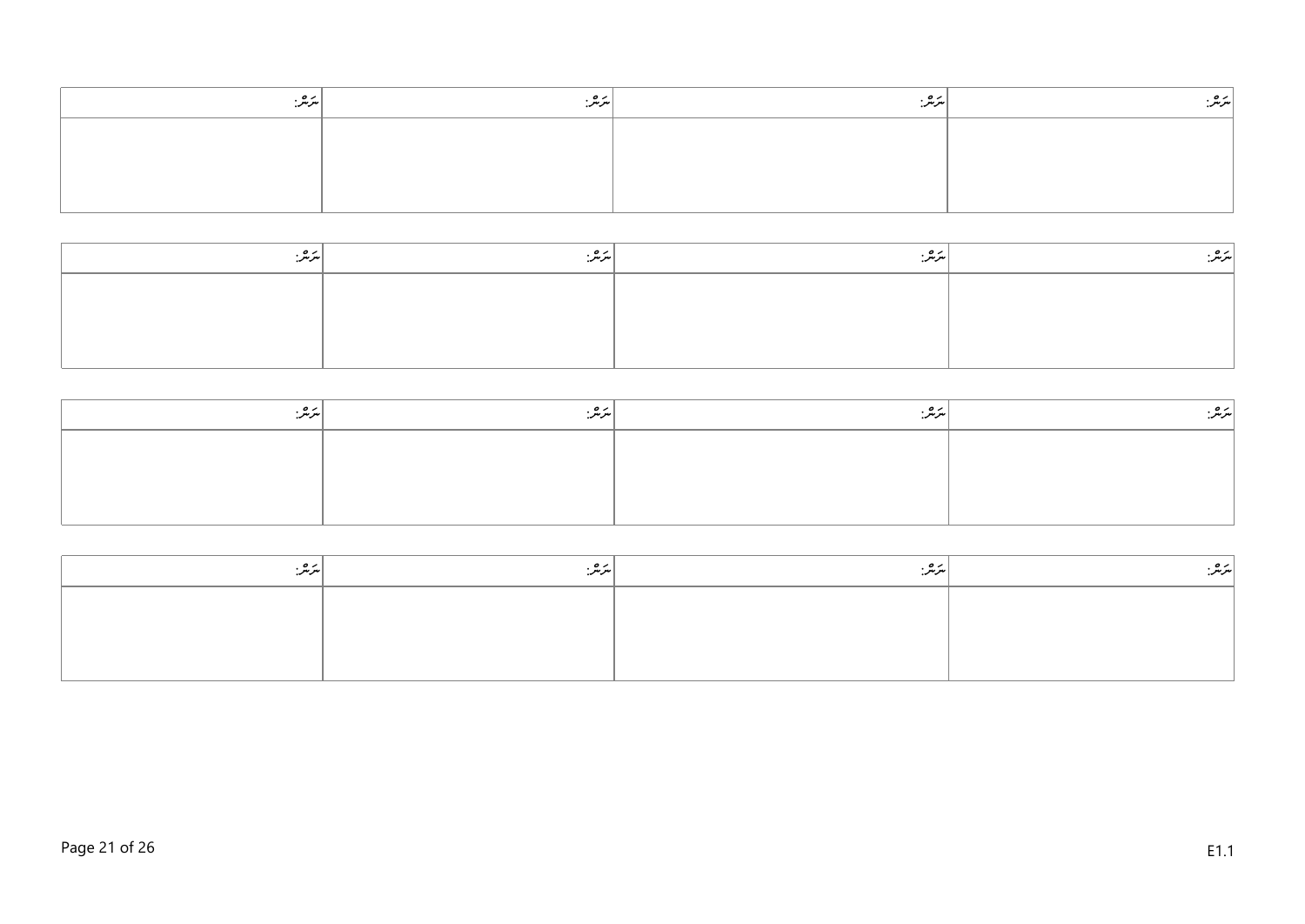| ير هو . | $\overline{\phantom{a}}$ | يرمر | اير هنه. |
|---------|--------------------------|------|----------|
|         |                          |      |          |
|         |                          |      |          |
|         |                          |      |          |

| ىر تىر: | $\circ$ $\sim$<br>" سرسر . | يبرحه | o . |
|---------|----------------------------|-------|-----|
|         |                            |       |     |
|         |                            |       |     |
|         |                            |       |     |

| 'تترنثر: | ر ه |  |
|----------|-----|--|
|          |     |  |
|          |     |  |
|          |     |  |

|  | . ه |
|--|-----|
|  |     |
|  |     |
|  |     |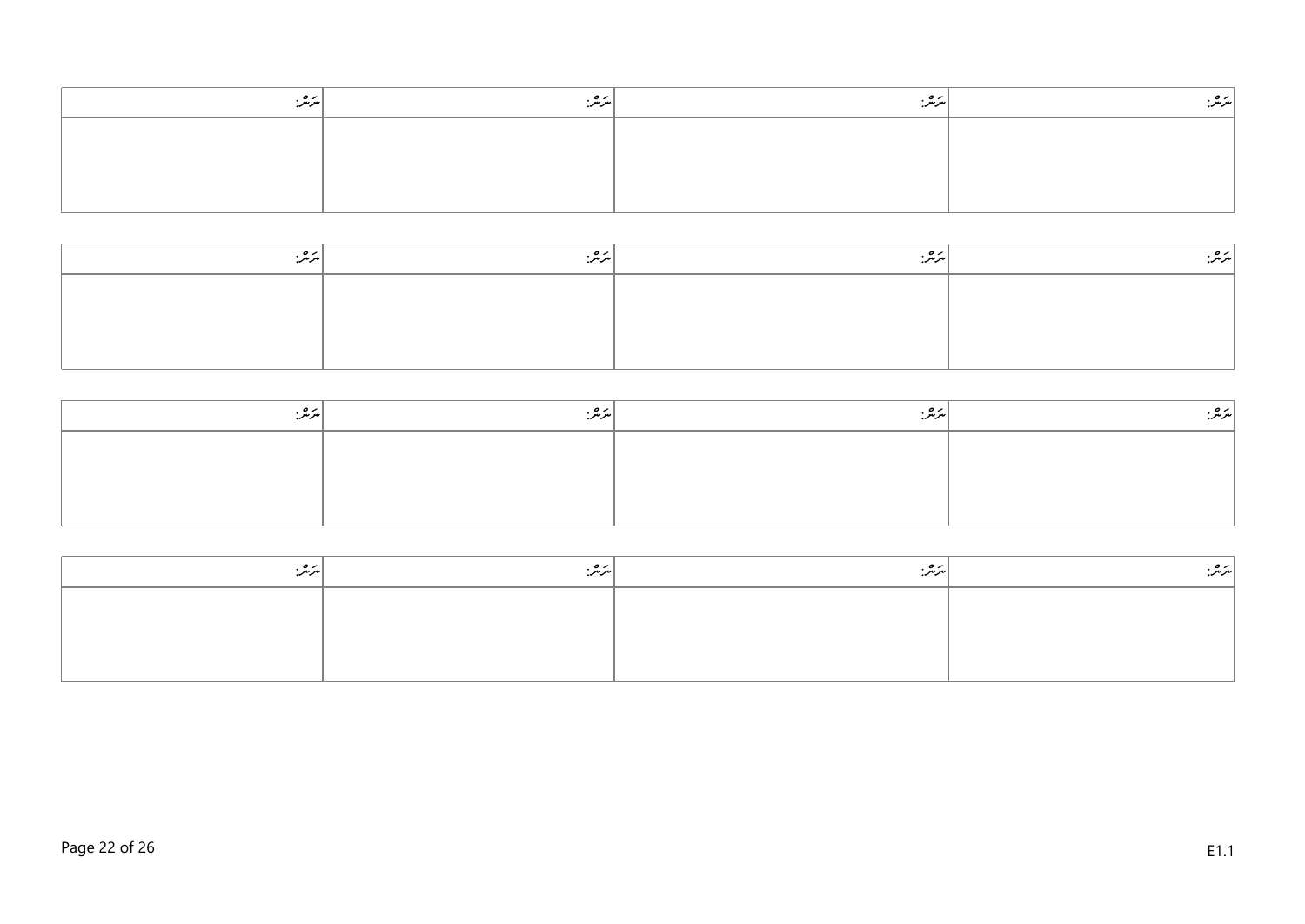| ير هو . | $\overline{\phantom{a}}$ | يرمر | اير هنه. |
|---------|--------------------------|------|----------|
|         |                          |      |          |
|         |                          |      |          |
|         |                          |      |          |

| ىر تىر: | $\circ$ $\sim$<br>" سرسر . | يبرحه | o . |
|---------|----------------------------|-------|-----|
|         |                            |       |     |
|         |                            |       |     |
|         |                            |       |     |

| 'تترنثر: | ر ه |  |
|----------|-----|--|
|          |     |  |
|          |     |  |
|          |     |  |

|  | . ه |
|--|-----|
|  |     |
|  |     |
|  |     |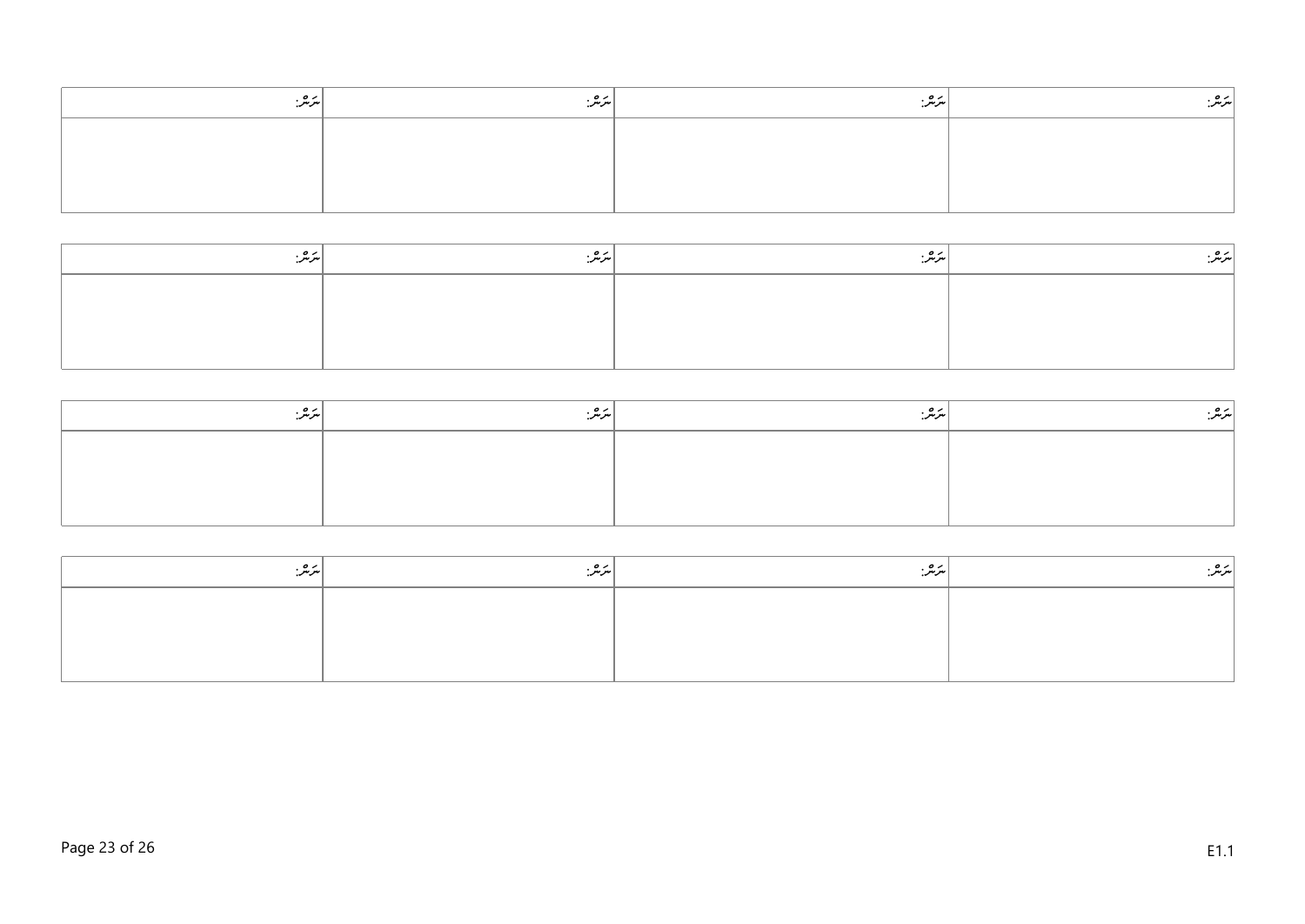| $\cdot$ | 。 | $\frac{\circ}{\cdot}$ | $\sim$<br>سرسر |
|---------|---|-----------------------|----------------|
|         |   |                       |                |
|         |   |                       |                |
|         |   |                       |                |

| ايرعر: | ر ه<br>. . |  |
|--------|------------|--|
|        |            |  |
|        |            |  |
|        |            |  |

| بر ه | . ه | $\sim$<br>سرسر |  |
|------|-----|----------------|--|
|      |     |                |  |
|      |     |                |  |
|      |     |                |  |

| 。<br>. س | ىرىىر |  |
|----------|-------|--|
|          |       |  |
|          |       |  |
|          |       |  |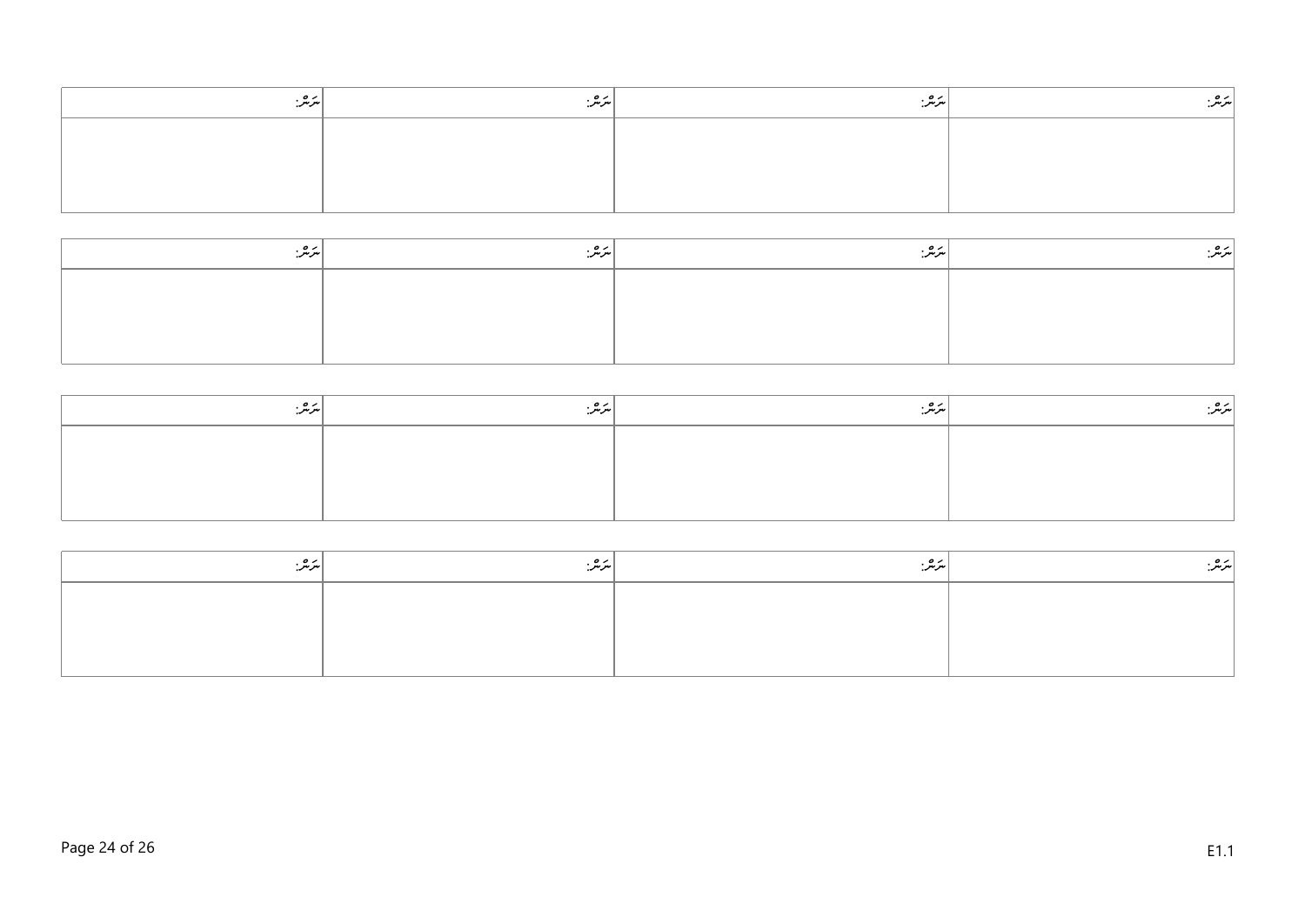| ير هو . | $\overline{\phantom{a}}$ | يرمر | اير هنه. |
|---------|--------------------------|------|----------|
|         |                          |      |          |
|         |                          |      |          |
|         |                          |      |          |

| ىبرىر. | $\sim$<br>ا سرسر . | يئرمثر | o . |
|--------|--------------------|--------|-----|
|        |                    |        |     |
|        |                    |        |     |
|        |                    |        |     |

| انترنثر: | ر ه |  |
|----------|-----|--|
|          |     |  |
|          |     |  |
|          |     |  |

|  | . ه |
|--|-----|
|  |     |
|  |     |
|  |     |